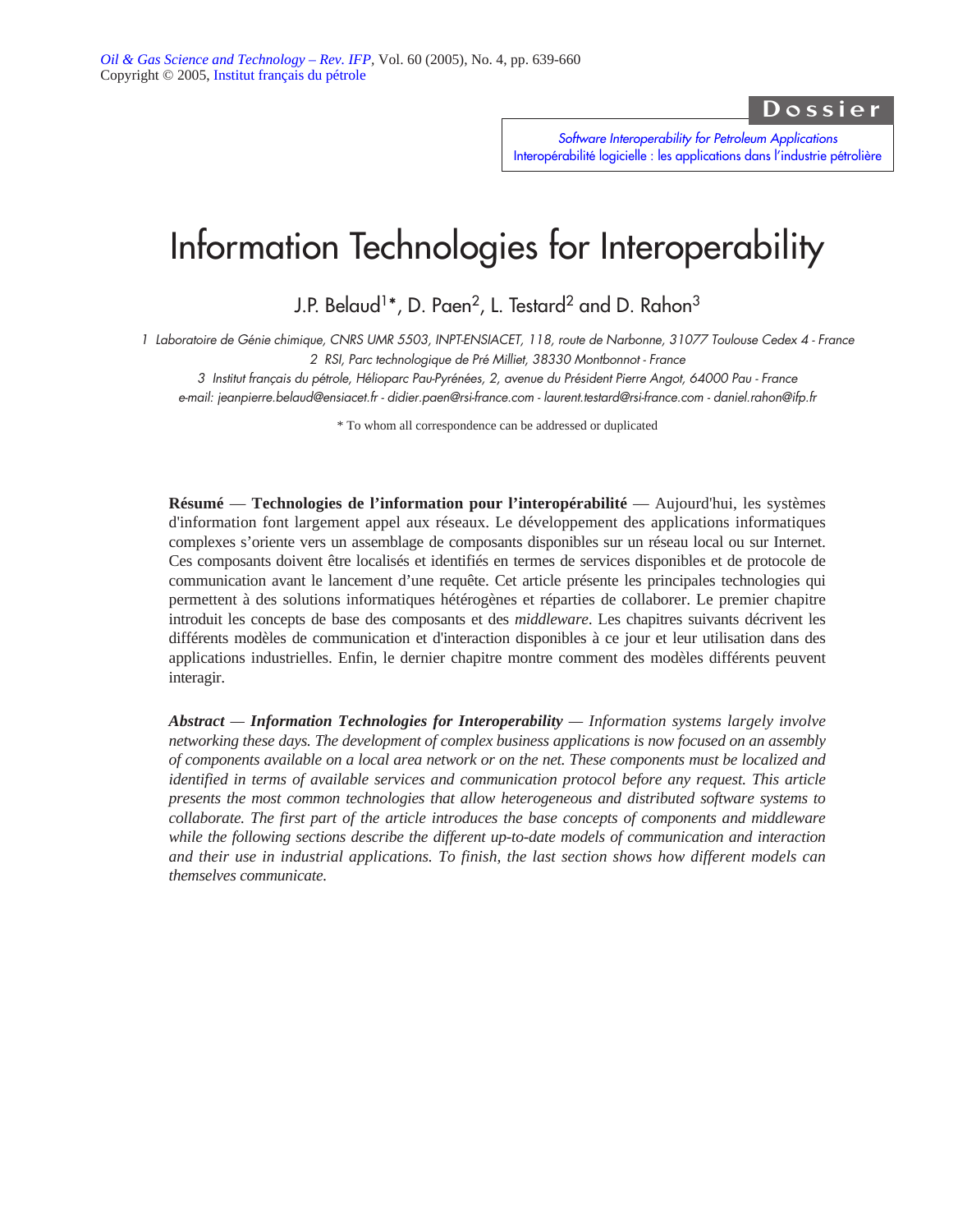MDA Model Driven Architecture MOM Message Oriented Middleware

| <b>LIST OF ACRONYMS</b> |                                                        | <b>OA</b>                                                                                                                                                                                                                                                                                                   | <b>Object Adapter</b>                                           |
|-------------------------|--------------------------------------------------------|-------------------------------------------------------------------------------------------------------------------------------------------------------------------------------------------------------------------------------------------------------------------------------------------------------------|-----------------------------------------------------------------|
|                         |                                                        | <b>OASIS</b>                                                                                                                                                                                                                                                                                                | Organization for the Advancement of Structured                  |
| <b>API</b>              | Application Programming Interface                      |                                                                                                                                                                                                                                                                                                             | Information Standards www.oasis-open.org                        |
| <b>ASP</b>              | <b>Application Server Pages</b>                        | <b>OLE</b>                                                                                                                                                                                                                                                                                                  | Object Link Embedded                                            |
| B <sub>2</sub> B        | <b>Business to Business</b>                            | <b>OMG</b>                                                                                                                                                                                                                                                                                                  | Object Management Group www.omg.org                             |
| B <sub>2</sub> C        | <b>Business to Consumer</b>                            | $\overline{O}O$                                                                                                                                                                                                                                                                                             | <b>Object Oriented</b>                                          |
| <b>BPEL</b>             | <b>Business Process Execution Language</b>             | OOP                                                                                                                                                                                                                                                                                                         | Object-Oriented Programming                                     |
|                         | BPEL4WS Business Process Execution Language for Web    | <b>OPC</b>                                                                                                                                                                                                                                                                                                  | Object linking and embedding for Process                        |
|                         | Services                                               |                                                                                                                                                                                                                                                                                                             | Control www.opcfoundation.org                                   |
| <b>BPML</b>             | <b>Business Process Markup Language</b>                | <b>ORB</b>                                                                                                                                                                                                                                                                                                  | <b>Object Request Broker</b>                                    |
| <b>BPMI</b>             | <b>Business Process Management Initiative</b>          | <b>OS</b>                                                                                                                                                                                                                                                                                                   | <b>Operating System</b>                                         |
|                         | www.bpmi.org                                           | PHP                                                                                                                                                                                                                                                                                                         | <b>Hypertext Preprocessor</b>                                   |
| <b>CAPE</b>             | <b>Computer Aided Process Engineering</b>              | <b>POSC</b>                                                                                                                                                                                                                                                                                                 | Petrotechnical Open Standards Consortium                        |
| CASE                    | <b>Computer Aided Software Engineering</b>             |                                                                                                                                                                                                                                                                                                             | www.posc.org                                                    |
| <b>CCM</b>              | <b>CORBA Component Model</b>                           | <b>RFP</b>                                                                                                                                                                                                                                                                                                  | <b>Request For Proposal</b>                                     |
| <b>CLI</b>              | Common Language Infrastructure                         | <b>RPC</b>                                                                                                                                                                                                                                                                                                  | Remote Procedure Call                                           |
| <b>CLR</b>              | Common Language Run-time                               | <b>SAML</b>                                                                                                                                                                                                                                                                                                 | Security Assertions Markup Language                             |
| <b>CML</b>              | Chemical Markup Language www.xml-cml.org               | <b>SGML</b>                                                                                                                                                                                                                                                                                                 | <b>Standard Generalized Markup Language</b>                     |
| CO                      | <b>CAPE-OPEN</b>                                       | <b>SOA</b>                                                                                                                                                                                                                                                                                                  | Service Oriented Architecture                                   |
| COGents                 | Agent-based Architecture for Numerical                 | <b>SOAP</b>                                                                                                                                                                                                                                                                                                 | Simple Object Access Protocol                                   |
|                         | Simulation www.cogents.org                             | SQL                                                                                                                                                                                                                                                                                                         | <b>Structured Query Language</b>                                |
| CO-LaN                  | <b>CAPE-OPEN Laboratory Network</b>                    | <b>SVG</b>                                                                                                                                                                                                                                                                                                  | <b>Scalable Vector Graphics</b>                                 |
|                         | www.colan.org                                          | <b>UDDI</b>                                                                                                                                                                                                                                                                                                 | Universal Description, Discovery, Integration                   |
| <b>CORBA</b>            | Common Object Request Broker Architecture              | <b>UML</b>                                                                                                                                                                                                                                                                                                  | <b>Unified Modeling Language</b>                                |
| <b>COTS</b>             | <b>Components Off The Shelves</b>                      | <b>VB</b>                                                                                                                                                                                                                                                                                                   | <b>Visual Basic</b>                                             |
| (D)COM                  | (Distributed) Common/Component Object Model            | W3C                                                                                                                                                                                                                                                                                                         | World Wide Web Consortium www.w3c.org                           |
| <b>DCS</b>              | Distributed Control Systems                            | <b>WSDL</b>                                                                                                                                                                                                                                                                                                 | Web Services Description Language                               |
| <b>DLL</b>              | Dynamic Link Library                                   | WS-I                                                                                                                                                                                                                                                                                                        | Web Services Interoperability association                       |
| <b>DTD</b>              | Document Type Definition                               |                                                                                                                                                                                                                                                                                                             | www.ws-i.org                                                    |
| EAI                     | <b>Enterprise Application Integration</b>              | XMI                                                                                                                                                                                                                                                                                                         | XML Metadata Interchange                                        |
| ebXML                   | electronic business XML                                | XML                                                                                                                                                                                                                                                                                                         | eXtensible Markup Language                                      |
| <b>EJB</b>              | Enterprise Java Bean                                   | <b>XSL</b>                                                                                                                                                                                                                                                                                                  | eXtensible Stylesheet Language                                  |
| <b>ERP</b>              | <b>Enterprise Resource Planning</b>                    |                                                                                                                                                                                                                                                                                                             |                                                                 |
| <b>GUI</b>              | Graphical User Interface                               | <b>INTRODUCTION</b>                                                                                                                                                                                                                                                                                         |                                                                 |
| <b>GUID</b>             | Global Unique Identifiers                              |                                                                                                                                                                                                                                                                                                             |                                                                 |
| <b>HTML</b>             | Hyper Text Markup Language                             |                                                                                                                                                                                                                                                                                                             | It is a clear trend that enterprise software systems are becom- |
| <b>HTTP</b>             | Hyper Text Transfer Protocol                           | ing more and more complex. Applications have changed<br>from simple stand-alone programs in a homogeneous envi-<br>ronment to highly integrated and distributed systems in het-<br>erogeneous environments. Over the last ten years the need<br>for web-enabled systems has led to additional requirements. |                                                                 |
| IDL                     | <b>Interface Definition Language</b>                   |                                                                                                                                                                                                                                                                                                             |                                                                 |
| <b>IIOP</b>             | Internet InterOrb Protocol                             |                                                                                                                                                                                                                                                                                                             |                                                                 |
| $\mathbb L$             | Intermediate Language                                  |                                                                                                                                                                                                                                                                                                             |                                                                 |
| <b>INDISS</b>           | INDustrial and Integrated Simulation Software          |                                                                                                                                                                                                                                                                                                             |                                                                 |
|                         | http://www.rsi-france.com/                             |                                                                                                                                                                                                                                                                                                             | In 1990's there was a need for connecting the whole software    |
| IS                      | <b>Information System</b>                              | system of an enterprise, now the web environment results in                                                                                                                                                                                                                                                 |                                                                 |
| <b>ISO</b>              |                                                        | the requirement to interconnect the software systems of                                                                                                                                                                                                                                                     |                                                                 |
|                         | International Standard for Organization<br>www.iso.org |                                                                                                                                                                                                                                                                                                             | enterprises to take advantage of the great business opportu-    |
| IT                      | <b>Information Technologies</b>                        | nities from the Net. The resulting Information software                                                                                                                                                                                                                                                     |                                                                 |
| J2EE                    |                                                        | System (IS) plays a key role in enterprise; it is based on three                                                                                                                                                                                                                                            |                                                                 |
|                         | Java 2 Platform Enterprise Edition                     | fundamental parts: a set of data, a set of software processing                                                                                                                                                                                                                                              |                                                                 |
| <b>JRMP</b>             | Java Remote Method Protocol                            | and, a set of end-user presentation channels. Among usual                                                                                                                                                                                                                                                   |                                                                 |
| <b>JSP</b>              | Java Server Pages                                      | needs for modern IS, the ability to interact and to exchange                                                                                                                                                                                                                                                |                                                                 |

information with external or internal, homogeneous or heterogeneous and remote or nearby applications is a key point.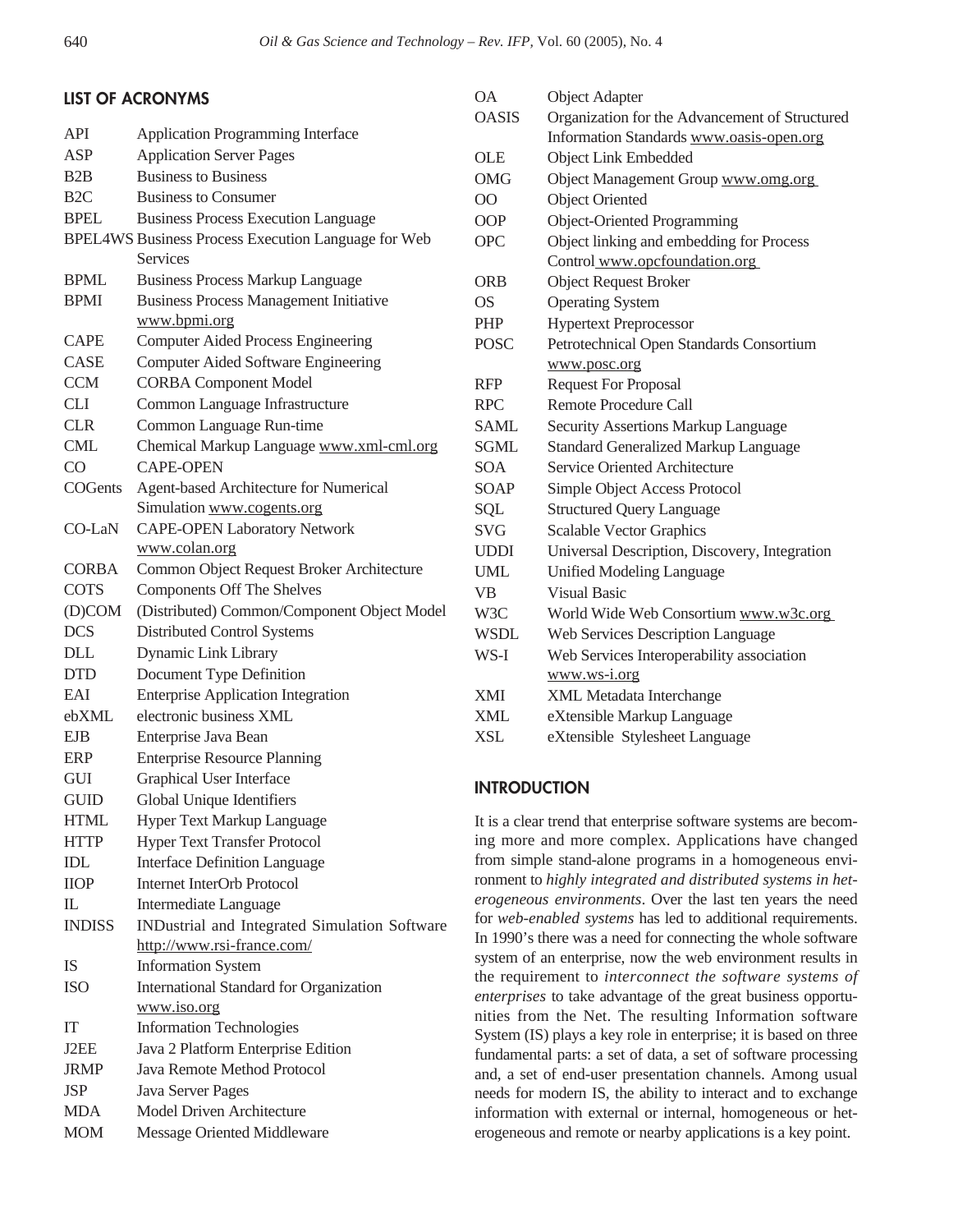The engineering field does not escape the problematic of information exchange. This journal issue has illustrated concrete examples of software interoperability for petroleum applications. As an example, Belaud (2001) introduced CAPE-OPEN (CO), a key technology for interoperability and integration of process engineering software components allowing a *components off the shelves* (COTS) engineering.

The need for integration has been illustrated in previous articles addressing interoperability issues in application domains. This final article focuses on the technologies for software interoperability with immediate industrial applications. IBM Glossary (2004) defines interoperability as the *capability to communicate, execute programs, or transfer data among various software units*. Information Technologies (IT) for interoperability are technologies that allow interoperability in a way that requires the final user to have little or no knowledge of the unique characteristics of those units.

The first section gives an overview of information systems and the associated technologies, then specific IT for communication, packaging and bridging are introduced.

# **1 SOFTWARE ARCHITECTURE AND TECHNOLOGIES**

The different steps of software system development require one to view the system with respect to several individual perspectives such as those of end-users, analysts, designers, developers, etc. The software architecture is a good target as a candidate to manage these different points of view along the system lifecycle (Hofmeister *et al.,* 2000). UML authors also recommend making use of a development process which is *architecture-centric.* According to Booch *et al.* (1998), software architecture encompasses the set of *significant decisions about the organization of a software system* such as:

- selection of the structural elements and their interfaces by which a system is composed, behavior as specified in collaborations among those elements;
- composition of these structural and behavioral elements into a larger subsystem and architectural style that guides this organization.

We can distinguish four steps in software system history: centralized architecture in 70's, decentralized architecture in 80's, distributed architecture in 90's and web architecture in 2000's. The latter integrates the web standard technologies and internet business. The use of web technologies has allowed more complex functionalities to be offered on the net; from *information publishing to heterogeneous application integration*. Services-Oriented Architecture (SOA), Model Driven Architecture (MDA), as well as grid, semantic, and autonomic architectures should be the main keywords for the next steps of software architecture.

As shown in Figure 1 web (enabled/distributed) architecture is based on multi-tier architecture that separates the *presentation, business logic* and *data*. We use this architectural vision to identify and place the different IT that can be selected for building the system (Serain, 2001). This approach concerns not only the physical view as shown in Figure 1 but also the logical view (*e.g*. code organization, application design, etc.).

– The *presentation tier* allows the graphical interaction with the end-users over the network using a *thin client*



Figure 1 Web architecture basics.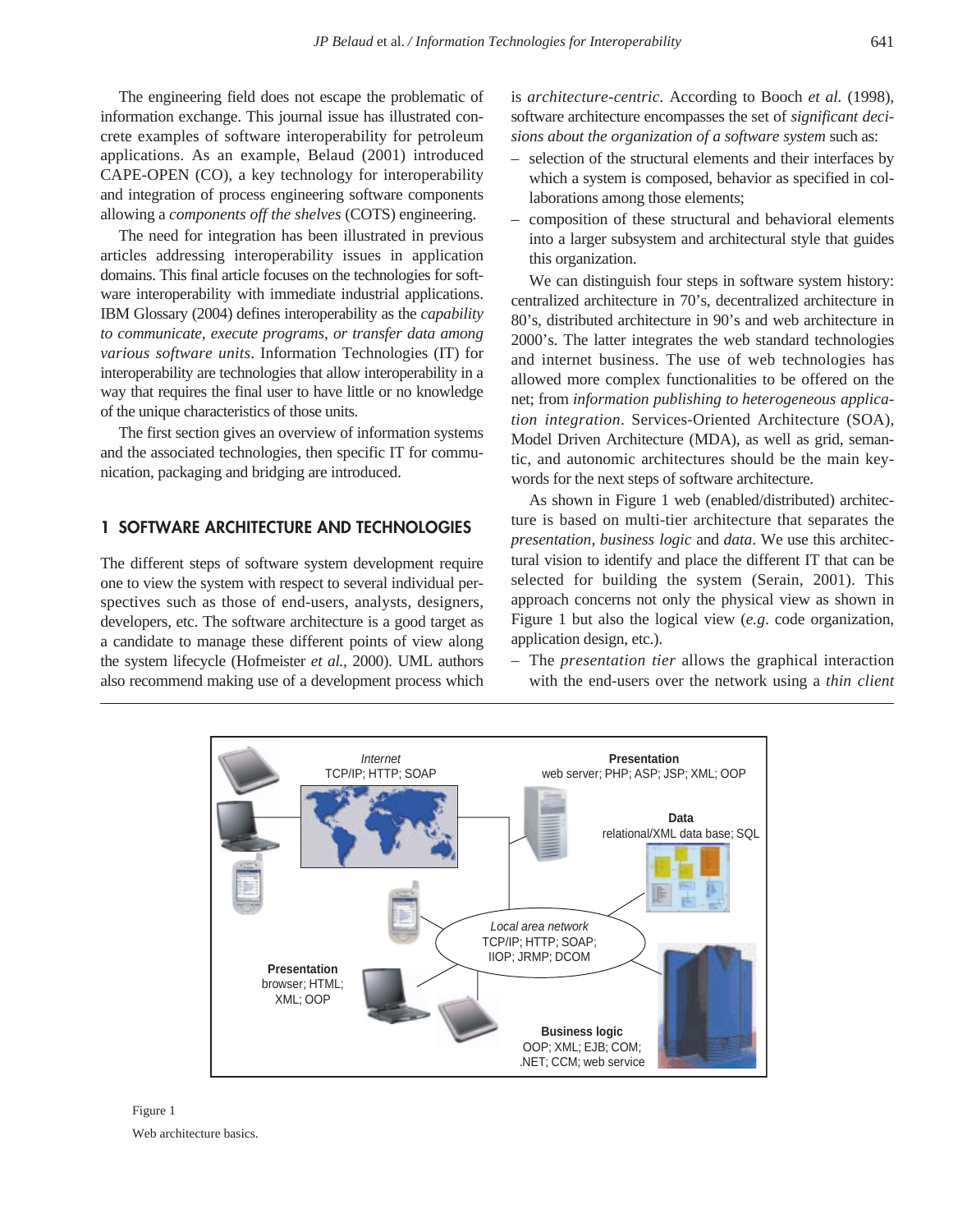(basically the browser) or a *rich client* (a dedicated GUI). The thin client presentation is performed using web browser-HTML (with script languages and XML if any). The communication with the business logic tier is based on HTTP-TCP/IP. Web dynamic technologies such as PHP, Microsoft ASP and Java JSP do not differ from this principle since these pages are compiled and executed on the web server side to generate just-in-time HTML pages displaying the graphical interface of e-business or other applications. On the other side, the rich client presentation is developed with usual Object-Oriented Programming (OOP) languages such as Java, VB, C++, C#, Delphi, etc., and the communication is carried out by protocols from middleware technology such as CORBA-IIOP, (D)COM, .NET Remoting, Java RMI-JRMP, XML-HTTP and SOAP according to component based programming. The middleware technology is the basic mechanism by which software components transparently make requests to and receive responses from each other on the same machine or across a network.

- The *business logic tier* encloses the application logic representing the enterprise know-how and rules. Usually this side is developed according to a component based approach with Unified Modeling Language (UML). This approach is based on advanced component models such as EJB from SUN/Java community, (D)COM and .NET from Microsoft, CORBA/CCM from OMG or web services from W3C. These components are mainly implemented following an OO programming and component intercommunication is performed by middleware inner protocols. The components run within a software framework called *application server* that provides a set of technical services such as transaction, identification, load balancing, security, data access, persistence, etc. The business logic tier can include legacy systems, web server and portal server.
- The *data tier* has the data persistence service with relational, XML and object data bases generally using SQL to manage data. In addition to usual data access techniques, work is being done on XML-enabled and web service data management (SQLXML).

To clarify the set of IT discussed in this article and introduced above using the architecture view, we propose to "classify" them according to six categories (the term technology is used in a broad sense):

- *modeling technology*: languages (UML), meta-model (MOF), model engineering (MDA);
- *communication technology:* Internet protocols (TCP/IP, HTTP), data model (XML), middleware and related communication protocol (CORBA-IIOP, DCOM, .NET Remoting, Java RMI-JRMP, SOAP);
- *implementation technology:* object-oriented programming (Java, C++, C#, Eiffel), web programming (HTML, XML, ASP, JSP, PHP, PERL);
- *– packaging technology:* component models and programming (EJB, COM, .NET, CCM, web services);
- *bridging technology:* COM-Java RMI, EJB-.NET;
- *memory technology:* relational, object, XML data base, SQL;

In order to develop such modern software applications and systems, technology selection involves many criteria. One main issue is to know if the technology is an *(open) standard technology or proprietary technology.* Open standard technologies are developed by software engineering from IT/software companies who collaborate within "neutral" organizations such as W3C, OASIS and OMG in accordance with a *standardization process.* Such organizations represent a new kind of actor additional to more traditional actors (academics, software-hardware-services suppliers and end-users companies). It is worth noting that this trend, issued from web philosophy, is also present in process and petroleum engineering field. Open standard technologies are freely distributed data models or software interfaces. They provide a basis for communication and common approaches and enable consistency (Fay, 2003), resulting in improvements in developments, investment levels and maintenance. Clearly the common effort to develop IT standard or domain oriented standard and its world-wide adoption by a community can be a source of cost reduction because not only is the development cost shared but also the investment is expected to be more future-proof. Open computing promises many benefits: flexibility/agility, integration capability, software editor independence, low development cost and adoption of technological innovation.

It is also possible to build IS from enterprise software especially for enterprise management. Enterprise Resource Planning (ERP), Enterprise Application Integration (EAI) and portal applications can provide build-in solutions that need to be tailored to enterprise context and requirements. These solutions, open source or commercial, involve standard technologies and compliant web architecture.

The following sections deal with *information technologies for software interoperability* explicitly *communication, packaging* and *bridging* technologies.

# **2 COMMUNICATION TECHNOLOGY OVERVIEW**

## **2.1 Interface, Class and Component**

An *interface*, a key element for middleware technology, is a collection of possible functions used to specify through its operations the *services of a software unit*. Depending on the selected middleware technology, interfaces are developed with a specific definition programming language such as OMG IDL for CORBA, Microsoft IDL for COM, Java interface for RMI and WSDL for web services.

A class is an object-oriented concept. It describes a set of shared objects and belongs to the *implementation step*. An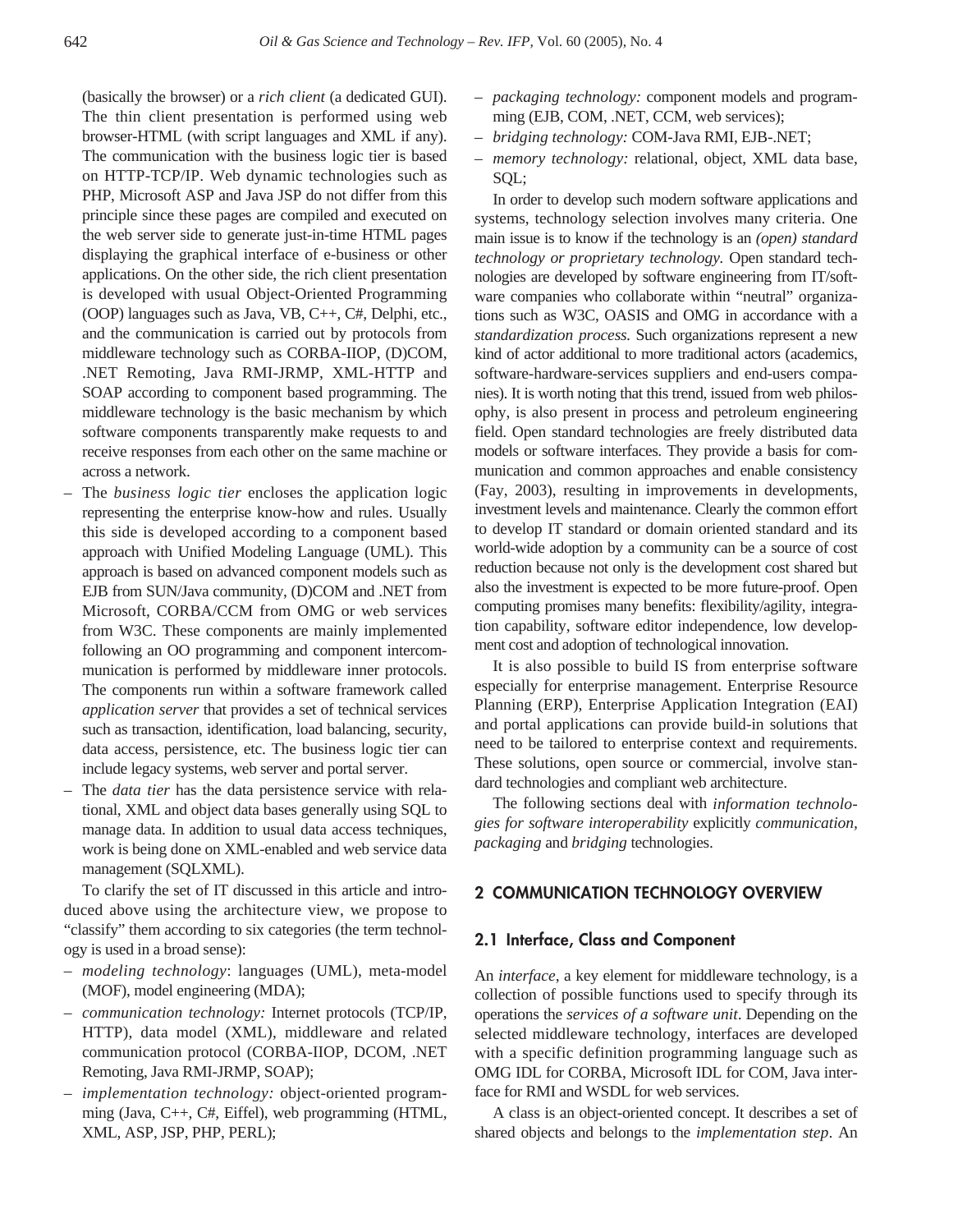*object* is an instance of a class. An object satisfies an interface if it can be specified as the target object in each potential request described by the interface. It belongs to the implementation step. However this object is distinct from the other usual objects since it collects the remote calls. The development of distributed software does not imply the choice of an actual object-oriented language (commonly C++, VB and Java) since middlewares such as COM and CORBA introduce the notion of pseudo-objects.

The *component* is a software unit that encapsulates the implementation of business process logic. Sessions (2000) stresses the difference between component and object technology, the former being a *packaging and distribution technology,* focusing on what a component can do, while the latter is an implementation technology, focusing on how a component works. Objects and components are software entities; objects are typically *fine grained units* and interact in the same computing process while components are rather *coarse grained units* and are available outside their own process with respect to interface definitions. They are issued from different software design. The difference between these two states is clearly identified in the CO standard from *CO-LaN.* A CO compliant component is a piece of software that includes the supplier proprietary codes—objects or not—which realize or/and use CO interfaces. The communication between CO component instances is defined unambiguously by the CO interfaces introduced in Belaud and Pons (2002). In this case the middleware technologies are CORBA and COM.

#### **2.2 Middleware Principles**

Component based applications consist of several pieces of software which are executed independently and reside on the same host or on remote hosts over a network such as intraextra- Internet. There is a need for application integration and so for component communication through well defined interfaces. With this aim the middleware is a *set of software that allows and organizes communication and information exchange* between client component and server component. Figure 2 shows this technology as a universal communication bus, the "glue" of any IS, for integrating the different enterprise applications. It relies on a basic *client-server communication model* adding a key element; the *interface* defined in terms of Interface Definition Language (IDL) as defined previously.

A middleware solution provides mechanisms for interface definition and communication as well as additional services easing the use and implementation of component based software. The middleware interoperability protocol defines how the components communicate which each other. It defines marshalling process, how the data structures (integer, real, string, etc.) can be translated into network messages. There are three kinds of middleware technology: *Message Oriented Middleware* (MOM), *Remote Procedure Call* (RPC) such



Figure 2 Middleware and client/server model.

as SOAP and *Object-Oriented* (OO). The interface design of OO middleware follows the object-oriented paradigm. At present the OO middleware solutions are (D)COM and .Net Remoting from Microsoft, CORBA from OMG and RMI from Java/SUN. COM, CORBA and SOAP are detailed in following sections.

All communication between software components is handled by middleware technology. Let us see the different alternatives for inter-system communication technologies e.g. how our system could process requests between software components. As a first approach we distinguish two ways for exchanging information: the *data model and Application Programming Interface* (API). These methods are usually used in IS based on open computing architecture. With the data model we can use point to point software integration and file format/database integration. But this static asynchronous communication is not appropriate to systems that use intensive integrated calculations. Indeed the performance penalty of managing physical files can be high and can prevent this approach being effective for exchanging information. Therefore interoperability can be achieved by API for carrying out inter-communication processes. We can identify basically two kinds of API technologies that are commonly used in any IS project, *tightly-coupled* and *loosely-coupled* middleware. Other distinctions can be used such as distinction based on data/control/presentation integration (Wassermann, 1990).

– *Tightly-coupled middleware* technology: this technology requests that software components have a close relationship. Typically this means that the components are built on identical middleware. OO middleware are typical examples. Here the components are closely linked by *implementation dependence.* For example a COM component can interoperate with a COM component on Windows. However non trivial solutions exist to break this tightly coupling such as bridging technologies discussed in Section 6.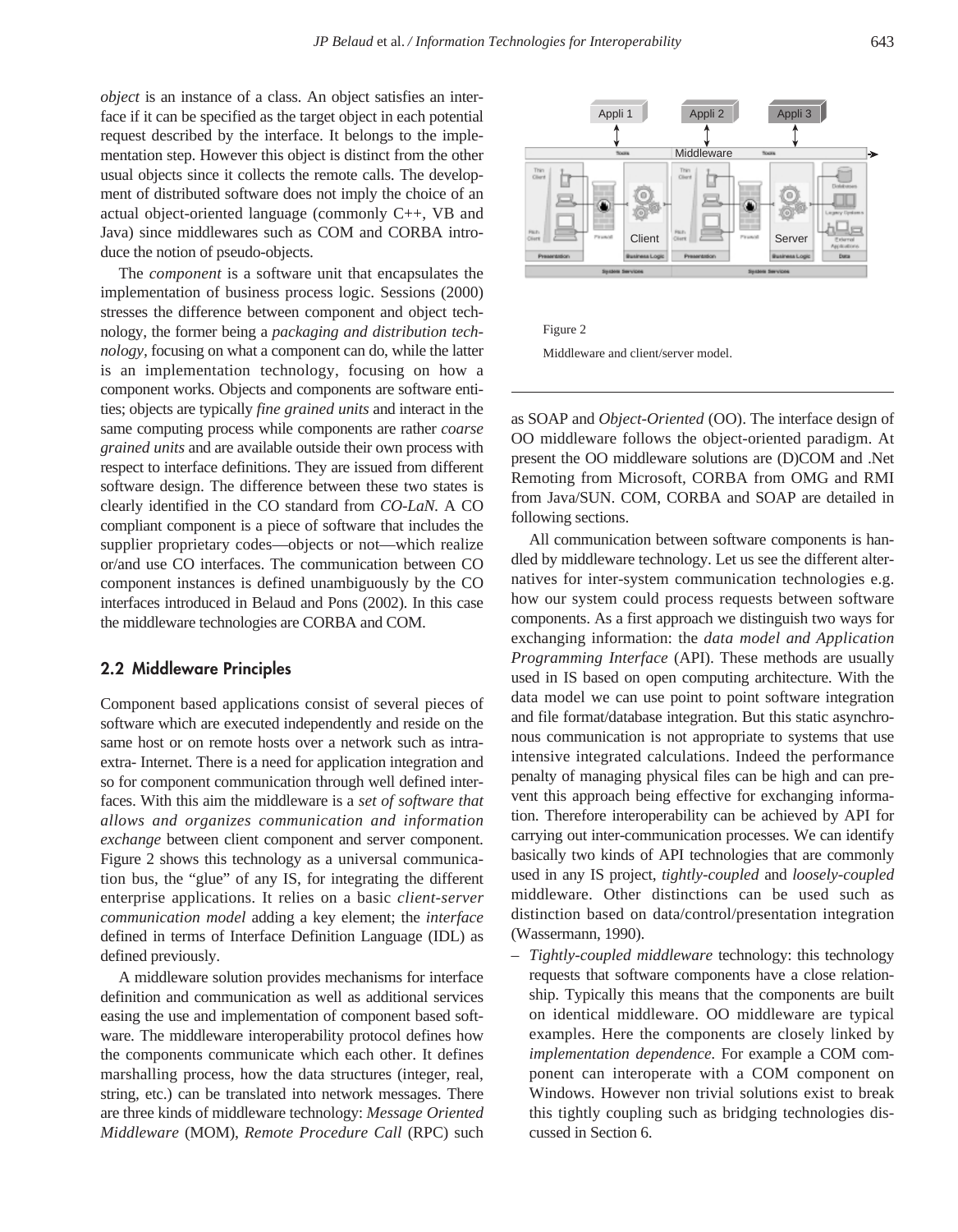*– Loosely-coupled middleware* technology: software components do not need to share the common technology platform and they can be deployed easily over the web. The components are loosely-coupled by *implementation independence.* The web is based on this kind of protocol with HTML/HTTP. In this field the emerging industry standard for loosely-coupled inter-communication process is SOAP.

Section 3 introduces XML for *information exchange by data model* and Section 4 CORBA, COM and SOAP for *information exchange by API.*

# **2.3 Marshalling**

An important notion for the API model is *marshalling* as remarked previously. Because distributed systems are heterogeneous (*i.e.* non uniform hardware, operating systems, etc.) the exchanges of data between different components must adhere to the same conventions with respect to the internal encoding of numeric data (little-endian, big-endian), to the encoding of data over a network (unicode strings).

Marshalling is the mechanism that ensures that the parameters of a method call are properly passed between the caller of the method and the callee (*i.e.* the code that implements the method).

# **2.4 Implementation of Components**

The development of software that involves components is known as *component based software engineering* (Brown, 1996). This is special case of object oriented software engineering, and development techniques and methodologies apply here also. Object oriented software development methodologies exist and the implementation of software components benefit from the use of these methodologies e.g. unified process (Chan, 2003, discusses unified process applied to COTS), iterative models for components integration (Boehm, 2000).

In this paper, we address the particular problem of the implementation of software components. The main idea in components is to identify *business objects* that correspond to specialized activities, such as modeling, thermodynamics, numerical resolution, control and advanced control. Specialized engineers are developing new algorithms inside specialized components that implement interfaces dedicated to the corresponding domain. Each component can evolve independantly and remain compliant as long as it preserves the behavior of interfaces.

The use of UML (Booch *et al.,* 1998) as a modeling language is the central point of *software engineering tools.* Some processes for software development employ standard





UML class diagram for unit operations..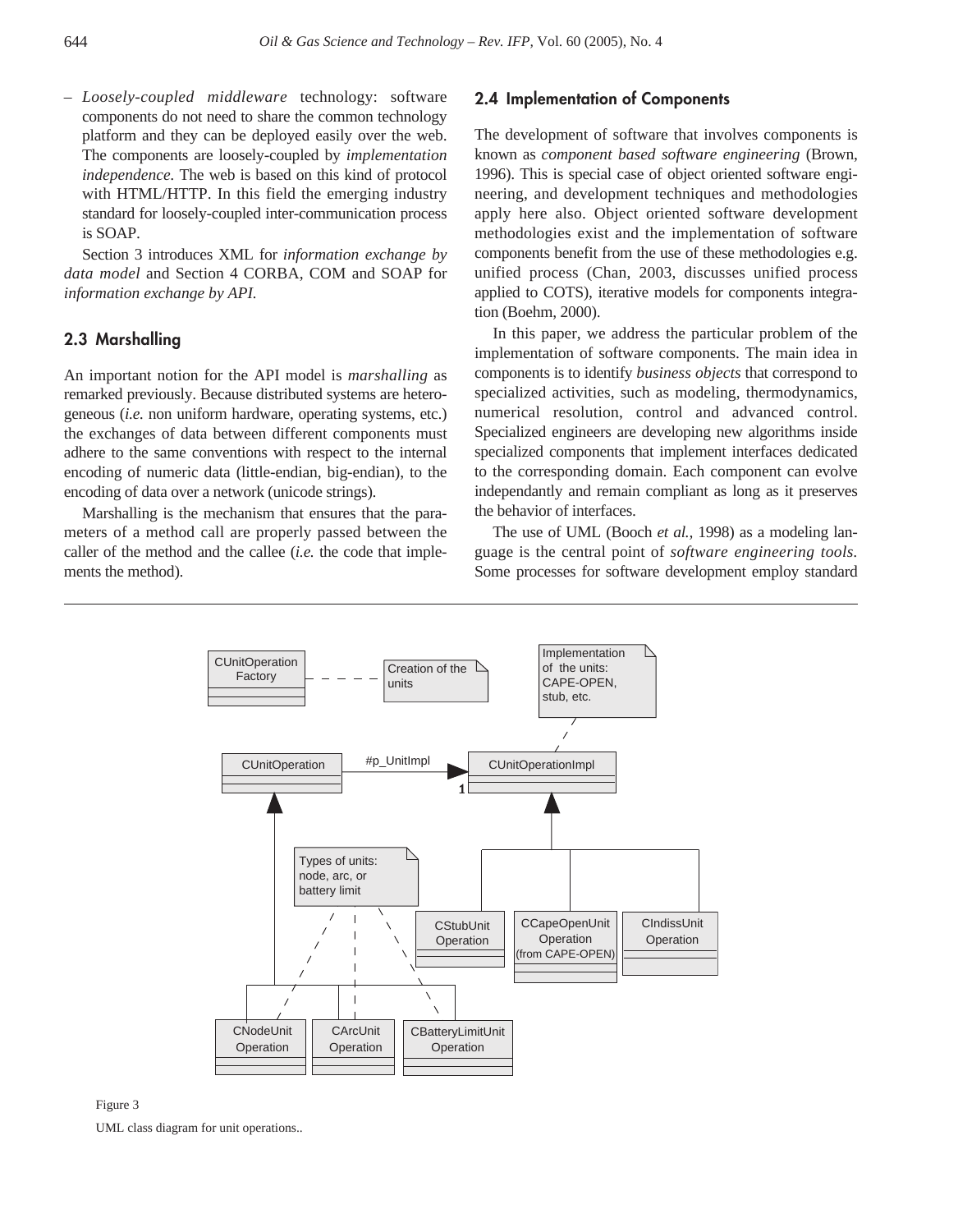use of UML and tools to develop software of high quality with an iterative lifecycle. UML use cases are good examples to describe project requirements. The analysis is here done using class diagrams with definition of high level classes, packages and interfaces for components. The developer has a global view of the classes and packages. Classes can implement different levels of complexity and heterogeneous environment. Figure 3 shows a class diagram from the INDISS project presented in Section 4.2. The dynamic behavior is modeled with sequential or collaboration diagrams. The development can be iterative due to the use of components. Some components are implemented very simply for first prototype; the idea is to attack risks early with an iterative lifecycle and to focus the process on the architecture first. It is better to detect major problems at the beginning rather than at the end of the project. Then releases are planned with evolving level of detail.

Application classes are developed by *application team* (numerical, thermodynamic, etc.) and technical classes are developed by IT team for communication, management of middleware data types and memory allocation. This separation is natural with UML class diagram. The use of middleware types and structures is very complex and has to be developed by a specialist IT team in specific technical classes *(Fig. 4)*.

UML CASE (Computer Aided Software Engineering) tools enhance the capacity for changes in *round-trip engineering.* This is important to always have an up-to-date UML model. Then analysis and design documents can be generated from the model. Class source code is also generated from the model. The round-trip functions are essential for traceability quality requirements. The framework of a modern CASE tool is able to handle links with tools for software development:

- editor of source code;
- wizard of code environment, such as wizard to generate classes for Microsoft COM interfaces;
- configuration management tool.

Thus component based software development and UML modeling allow efficient cooperation of applicative and IT teams in an iterative lifecycle process.

# **3 COMMUNICATION TECHNOLOGY BY DATA MODEL**

Inter-application communication by data model requires the definition of a standard data format, because the effective representation of the data is the heart of this model. In order to be adopted by major actors of application development, such a format should be standard, robust and open (*i.e.* can be easily tailored to specific business needs). The W3C consortium released the XML specification to address this problem.

# **3.1 The XML Language**

EXtensible Markup Language (XML) is a simple, very flexible text format derived from SGML. Originally designed to meet the challenges of large-scale electronic publishing, XML from W3C is also playing an increasingly important role in the exchange of a wide variety of data on the web and elsewhere.

XML is an extensible file format because it is not a fixed format like HTML (a single, predefined markup language). Instead, XML is actually a meta-language—a language for describing other languages—which can be specialized to meet the needs of a particular domain, like scientific or business domains (XMLFAQ, 2004). XML targets web development, due to its syntax being close to the syntax of HTML, thus providing natural transformations to produce web documents, but also targets other computer areas, such technical data handling, knowledge management, etc. Furthermore, the XML language itself is really easy to read and write, not only for specialized software tools but also for humans, which was not the case for SGML derived file formats.

XML files are based on UNICODE, which provides consistent representation whatever the language of the writer of the file and its reader. XML documents are generally made of elements, an element being enclosed between tags:

*<molecularWeight>18.5</molecularWeight>*

An attribute is an additional property of a tag:

*<Element Type="Pure">*

*<Name>NITROGEN</Name>*

# *</Element>*

Finally, elements can be nested, providing a hierarchical view of a data file:

*<MixtureDefinition>*

```
<Element Type="Pure">
       <Name>NITROGEN</Name>
</Element>
<Element Type="Pure">
      <CasNo>[7732-18-5]</CasNo>
</Element>
```
*</MixtureDefinition>*

These simple language elements are the base of the syntax of XML files, although the language also covers notions such as namespaces, imports, typing, etc., to facilitate management of the data contained in these files.

A DTD (Document Type Definition) is a formal description in XML declaration syntax of a particular type of document. It sets out what names are to be used for the different types of element, where they may occur, and how they all fit together. DTD can be inline directly in an XML file, as well as being referenced as an external resource, that may be shared by different files. Given a DTD, the validity of a XML document can be directly enforced by the XML parser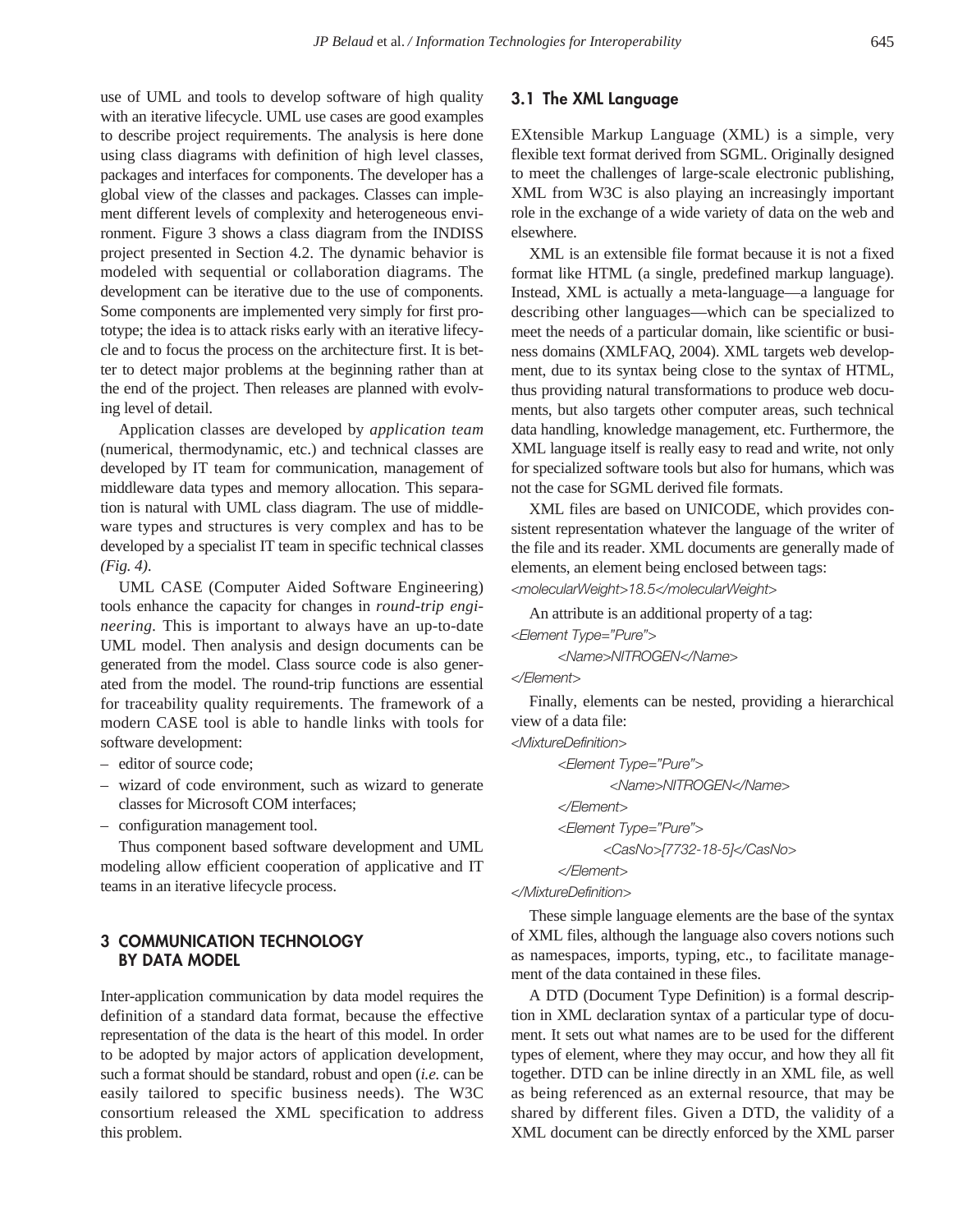



that reads the document, thus avoiding additional verifications of the document. An XML schema is another language that expresses syntax constraints on XML files, but instead of DTD, this language itself is based on a XML-like syntax.

XML files basically contain data along with enclosing tags describing the semantics of the data, these files can be processed in order to transform the structure of the file. XSL (eXtensible Stylesheet Language) aims at easy transformation of XML files into files of different format, XML compliant or not. XSL is a functional language that associates to the elements of the input XML files a set of transformations of the data contained in the input file.

One of the main use of XSL language is to transform XML files containing technical data, for example a list of data, into a more user friendly presentations, for example a table containing exactly one data per line, with associated color set depending on the nature of the data, and displayed on a standard internet browser. Figure 5 shows an typical architecture: a business application (a plant monitoring system, or a process simulation software) produces an XML compliant data file, which can be used by other, domain specific, applications (like a script that will extract all eventsrelated data in the file to produce an event log), or by a

generic tool (like a browser) which can produce a user friendly view of the data contained in the input file, with the help of business standard stylesheet.

## **3.2 XML Specializations**

Since XML is a meta-language, it gave birth to other languages, which are dedicated to particular business domains. Amongst the many specializations of XML, we can enumerate:

- SVG is an XML sub language that is used nowadays to specify vector graphics and render them in commercial browsers.
- XMI from OMG is an XML language that can be used to describe UML entities, such as classes, diagrams, relationship, etc.
- CML is an XML sub language that describes the geometry of molecules.
- MathML from W3C is an XML language for mathematical expressions.
- OntoCAPE from the COGents project is an XML language for (Computer Aided Process Engineering) CAPE definition.



Figure 5 XSL transformation.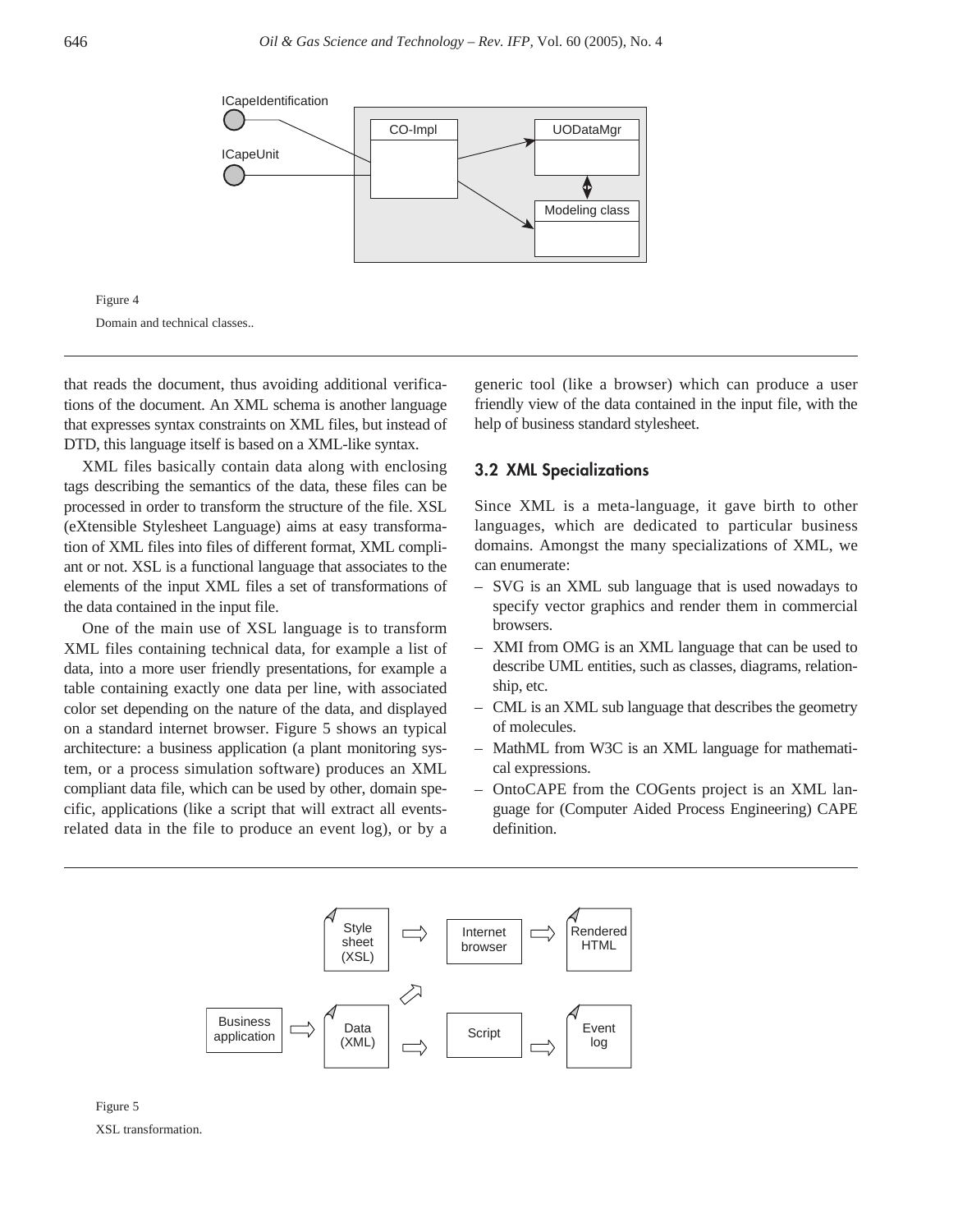– WellLogML: POSC, in conjunction with others in the oil industry, initiated a project in 1999 to design an XML schema for exchange of digital well log data. Version 1.0 of the WellLogML specification was published in April 2000 after extensive review by the oil and gas industry.

# **3.3 Conclusion**

XML allows the flexible development of user-defined document types. It provides a robust, non-proprietary, persistent, and verifiable file format for the storage and transmission of text and data both on and off the web (XMLFAQ, 2004). It can be customized to meet the users' needs in many kinds of applications.

# **4 COMMUNICATION TECHNOLOGY BY API**

Having seen the information exchange by data model, major technologies by API are presented and illustrated by short applications.

# **4.1 OMG CORBA**

## **4.1.1 OMG**

Dealing with heterogeneity in distributed computing enterprises is not easy. In particular, the development of software applications and components that support and make efficient use of heterogeneous networked systems is very challenging. Many programming interfaces and packages currently exist to help ease the burden of developing software for a single homogeneous platform. However, few help deal with the integration of separately-developed systems in a distributed heterogeneous environment. In recognition of these problems, the OMG was formed in 1989 to develop, adopt and promote standards for the development and deployment of applications in distributed heterogeneous environments. Since that time, the OMG has grown to become one of the larger software consortiums in the world, with approximately 800 members. These members contribute technology and ideas in response to *Requests For Proposals* (RFP) issued by the OMG. Through responses to these RFP, the OMG adopts commercially viable and supplier independent specifications for the software industry.

One of the first specifications to be adopted by the OMG was the CORBA specification. The last major update of the CORBA specification was in mid-2001 when the OMG released CORBA version 3.0.

## **4.1.2 ORB**

CORBA defines a model that specifies interoperability between distributed objects on a network in a way that is transparent to the programmer. CORBA achieves this by defining ways for specifying the externally visible characteristics of a distributed object in a way that is implementationindependent.

This model is based on clients requesting the services from distributed objects or servers through a well-defined interface, by issuing requests to the objects in the form of events. The Object Request Broker (ORB) is in charge of delivering requests to objects and returns any responses.

Everything in the CORBA architecture depends on an ORB. The ORB acts as a central object bus over which each CORBA object interacts transparently with other CORBA objects located either locally or remotely. Each CORBA server object has an interface and exposes a set of methods. To request a service, a CORBA client acquires an *object reference* to a CORBA server object. The client can now make method calls on the object reference as if the CORBA server object resided in the client's address space. The ORB is responsible for finding a CORBA object's implementation, preparing it to receive requests, communicating requests to it, and carrying the reply back to the client. A CORBA object interacts with the ORB, either through the ORB interface or through an Object Adapter (OA).

# **4.1.3 OA**

The OA serves as the glue between CORBA object implementations and the ORB itself. An object adapter is an object that adapts the interface of another object to the interface expected by a caller. In other words, it is an interposed object that uses delegation to allow a caller to invoke requests on an object even though the caller does not know that object's true interface. OA's represent another aspect of the effort to keep the ORB as simple as possible.

# **4.1.4 IDL**

CORBA objects are accessed through the use of an interface. OMG's Interface Definition Language (IDL) is used to define interfaces, their attributes, methods, and parameters of those methods within the interface. OMG IDL is just a declarative language (see *Fig. 6*), not a programming language. As such, it is not directly used to implement distributed applications. Instead, language mappings determine how OMG IDL features are mapped to the facilities of a given programming language. The OMG has standardized language mappings for Java, C, C++, Smalltalk, Python and Ada.

IDL code is processed to generate stubs (on the client side) and *skeletons* (on the server side). Real operations are then implemented on the server side using inheritance or delegation. Client programs to the IDL-defined object use stub files, which provide communication through the ORB to object implementation. Figure 7 illustrates the respective stub and skeleton roles.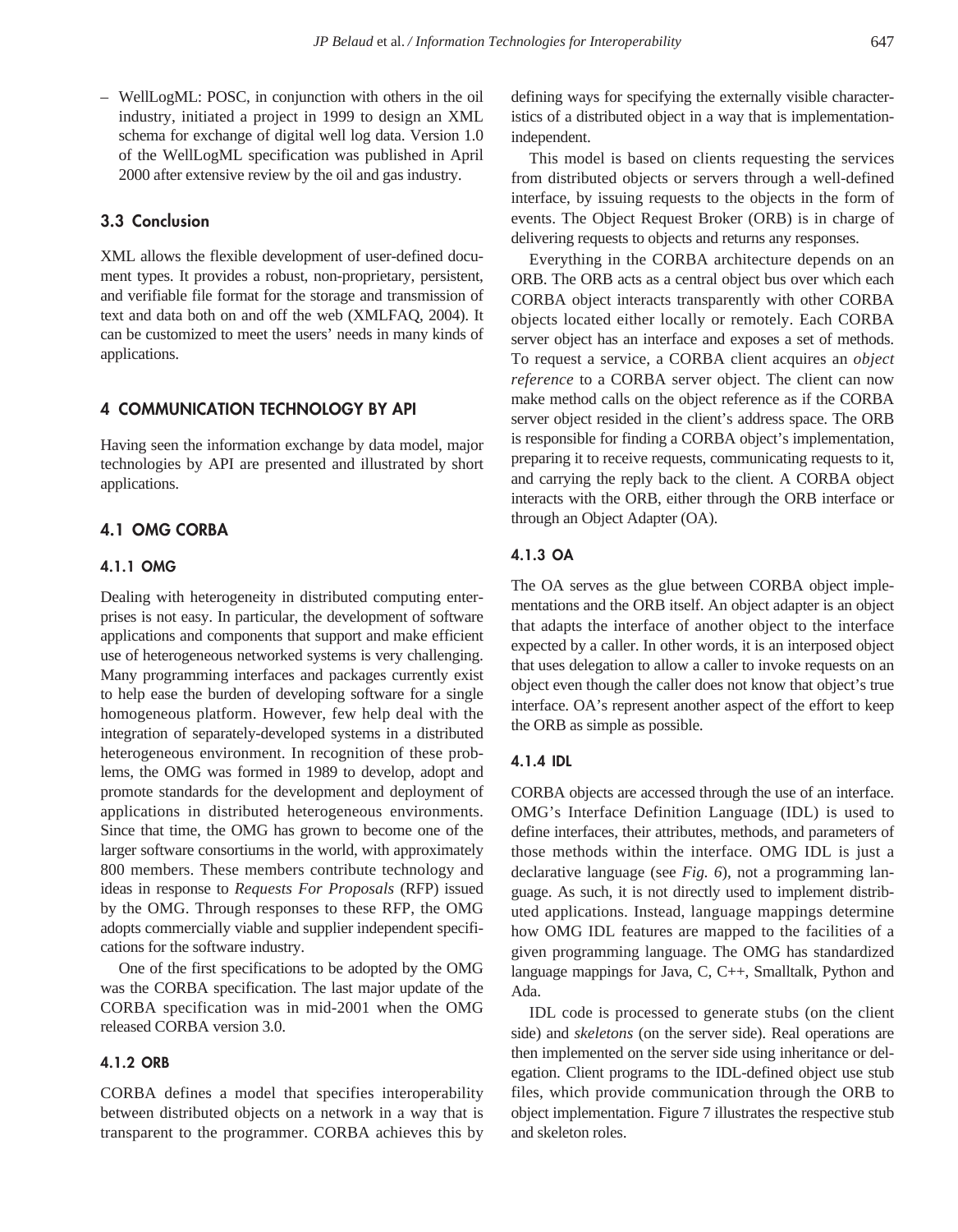



# **4.1.5 IIOP and Services**

CORBA relies on a protocol called the Internet Inter-ORB Protocol (IIOP) for remote objects and CORBA defines a service-based architecture where distributed objects are only accessed through their interface without need for knowledge of the implementation details. Services can be shared by multiple clients and replaced by new ones supporting the same interface without disturbing client operations. The *CORBAservices* are standardized by the OMG in order to facilitate the development of applications and higher-level services across CORBA implementation. Among CORBAservices we can mention *Naming, Lifecycle, Persistent, Transaction and Concurrency.*

## **4.1.6 Current Status**

Because CORBA is just a specification, it can be used on diverse platforms, including Mainframes, UNIX, Windows and so forth, as long as an ORB implementation exists for that platform. Currently, major ORB suppliers offer implementations for numerous platforms and programming languages. Numerous free implementations are also available for Java, C++ and Python. Puder (2004) maintains a comparative table of the different products available on the market.

## **4.1.7 An industrial Product: OpenSpirit**

*OpenSpirit (2004)* is an industrial software platform based on the CORBA architecture that offers a standard access to multiple persistence solutions in the petroleum upstream domain. OpenSpirit allows independent applications to interoperate by sharing data and services. Through OpenSpirit, business applications can reach distributed data and dynamically share these data with the other connected applications, whatever the hardware, the programming language used or the software supplier. Given that integrated studies in the petroleum upstream domain require many applications from different vendors managing huge amounts of data, OpenSpirit allows end-users to significantly improve their business workflows. Petroleum engineers and geoscientists may integrate multivendor applications into a kind of "virtual application". Figure 8 shows the global architecture of the product.







OpenSpirit is made up of:

- A *Base Framework* which offers a set of CORBA services and a set of specific objects (session, links, coordinate system, etc.). Figure 9 shows CORBA services in the OpenSpirit base framework.
- *Data Modules* which are domain specific (drilling, subsurface, seismic). Each one implements a set of standard objects relevant to that domain. One or more data servers are developed for each data module and each data server is specific to a particular physical project data store or corporate data repository. Data servers are responsible for managing data access between the data repository and the business objects.

#### **4.1.8 Conclusion**

CORBA is a mainstream information technology thanks to its capability to make software work together, regardless of where they are located or what language their are written in. It is now widely used even in traditionally conservative IT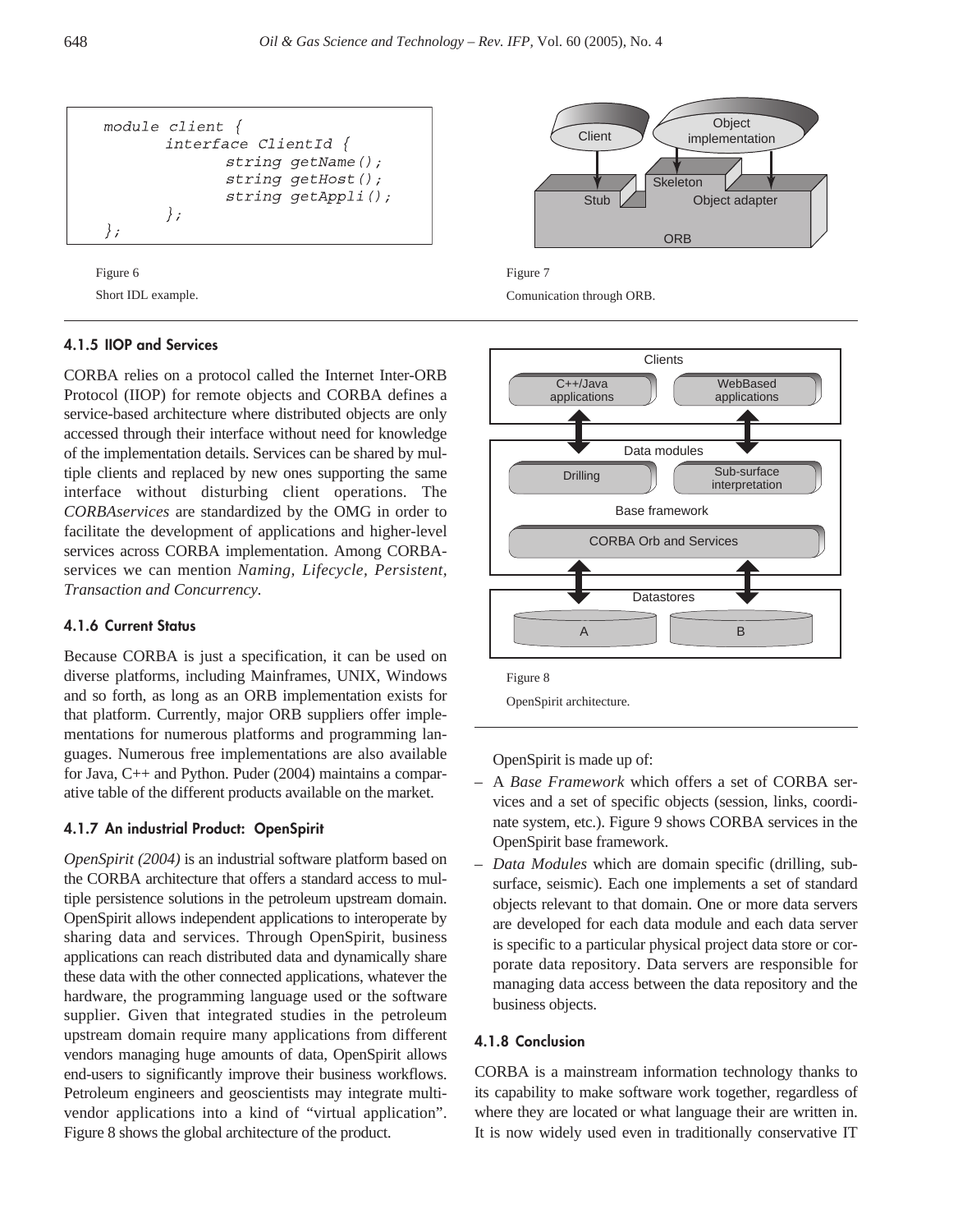

environments such as banking and insurance. Many commercial and free implementations of the standard are available for the main programming languages and CORBA is probably one of the best solutions to integrate legacy applications with new components based on recent technologies.

# **4.2 Microsoft (D)COM**

*Microsoft* introduced the COM technology in its Windows platform in 1995, as a replacement for previous interapplication communication technologies (OLE, etc.). The first integration was performed in the NT family of Windows. The aim of the COM technology is to provide Windows developers a set of native OS functionalities as well as an object model in order for them to be able to develop component based application running on Windows. The term COM refers to *Component Object Model* (Box, 1998) and the term DCOM refers to *Distributed COM* (Eddon and Eddon, 1998): the former is the model of the components themselves, and the latter is the middleware that ties these components together.

#### **4.2.1 IDL and Interfaces**

Each COM object must be described by an IDL file whose syntax is very similar to the OMG standardized CORBA IDL syntax. The differences lie mainly in meta-data provided by Microsoft IDL syntax, such as the specification of a Global Unique Identifiers (GUID), the specification of additional semantics provided to the COM object, or handled types.

An IDL file can be compiled and the result is a code skeleton that can be used to implement a COM object, as well as other files than can be used to help the installation of the final executable on client computers.

An IDL can contain the declaration of the following elements:

- *– Types declarations:* typedef, enums, etc.
- *Interfaces declaration:* methods, types, etc.
- *Co-classes:* a co-class is a set of interfaces that are simultaneously presented by a given component.
- *Libraries:* a library is a set of components that can be delivered together, as well as common type definitions, enumerated values, etc. A library is usually associated to a binary file (an executable file or a Dynamic Link Library), as a delivery medium of the components.

*Microsoft* provided several language mappings of the IDL syntax, namely mappings for C++, C# and VB.

#### **4.2.2 COM Objects**

A COM component is a binary file that contains the implementation of the methods of the interfaces it implements. Before being used by a client application, a COM component must be properly installed on a computer. The registration mechanism of a component depends on the nature of the executable it is contained in.

## **4.2.3 COM Component Activation**

The process of creating a COM component and making it available to clients is sometimes referred to as *component*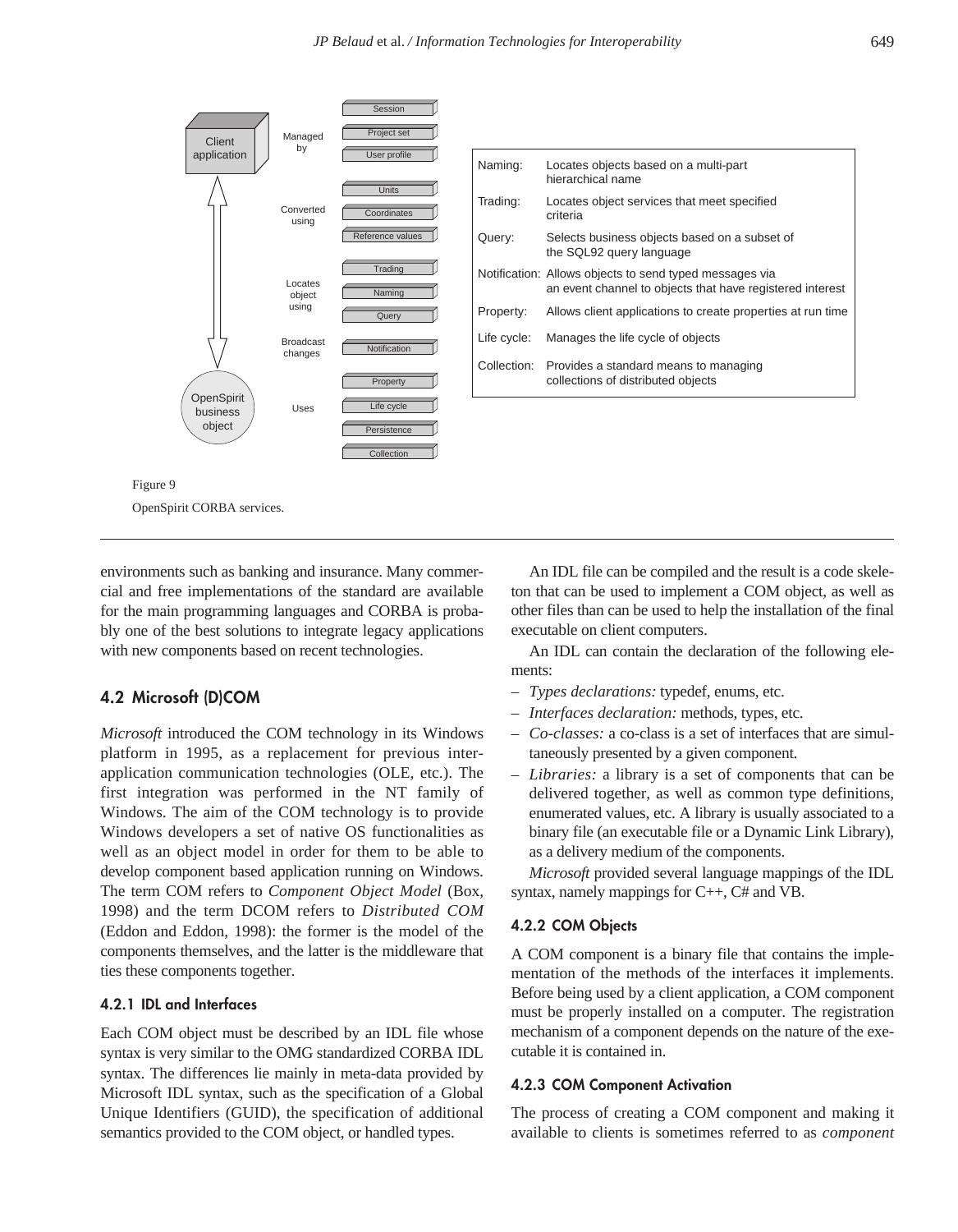

Figure 10 COM activation modes.

*activation.* Windows provides three ways to activate a component:

- *Inproc:* the component is loaded in the address space of the caller (i.e. the same process), and the method calls, to the methods of the interfaces of the component, are roughly the equivalent of usual function calls in C++.
- *Local:* the component is loaded in a different address space than the process that requested the activation of the component. As a consequence the parameters of the methods must be properly packed before being sent and calling the method in the address space of the component.
- *Remote:* this activation mode is equivalent to the local mode, but the address space in which the component is loaded can be physically localized on another computer.

The three activations modes are shown the Figure 10 (the local process, *e.g.* the process of the caller is shaded in gray).

#### **4.2.4 IUnknown Interfaces**

Windows provides a special interface, the *IUnknown* interface that every COM object must implement. This interface is used for basically two kinds of operations:

*– Interface navigation:* given an interface implemented by a component, one can safely know if another interface is implemented by that component. This interrogation mechanism is fundamental for modern component based software engineering. In Figure 11, we show a synthetic view of a component that provides two interfaces: the interface *IUnknown* and another example interface *IInterf*. The hatched region corresponds to the implementation of the IInterf interface, provided by the developer of the component, whereas the non hatched area corresponds to the system provided implementation of the IDefault interface. This default implementation provides the *QueryInterface* mechanism that enables the use of the implementation code of the interface IInterf (in the hatched area) from the "basic" *IUnknown* interface. Furthermore, this navigation mechanism is safe, i.e. at run-time, one can safely (without any risk of crash of the application, as opposed to the C language operation of cast) know whether a component supports or not a given interface.

– *Reference counting:* since no client of a given component is able to determine if an object must be present for future method calls, each client must adhere to a reference counting mechanism so that the OS is the only requester of effective object destruction.



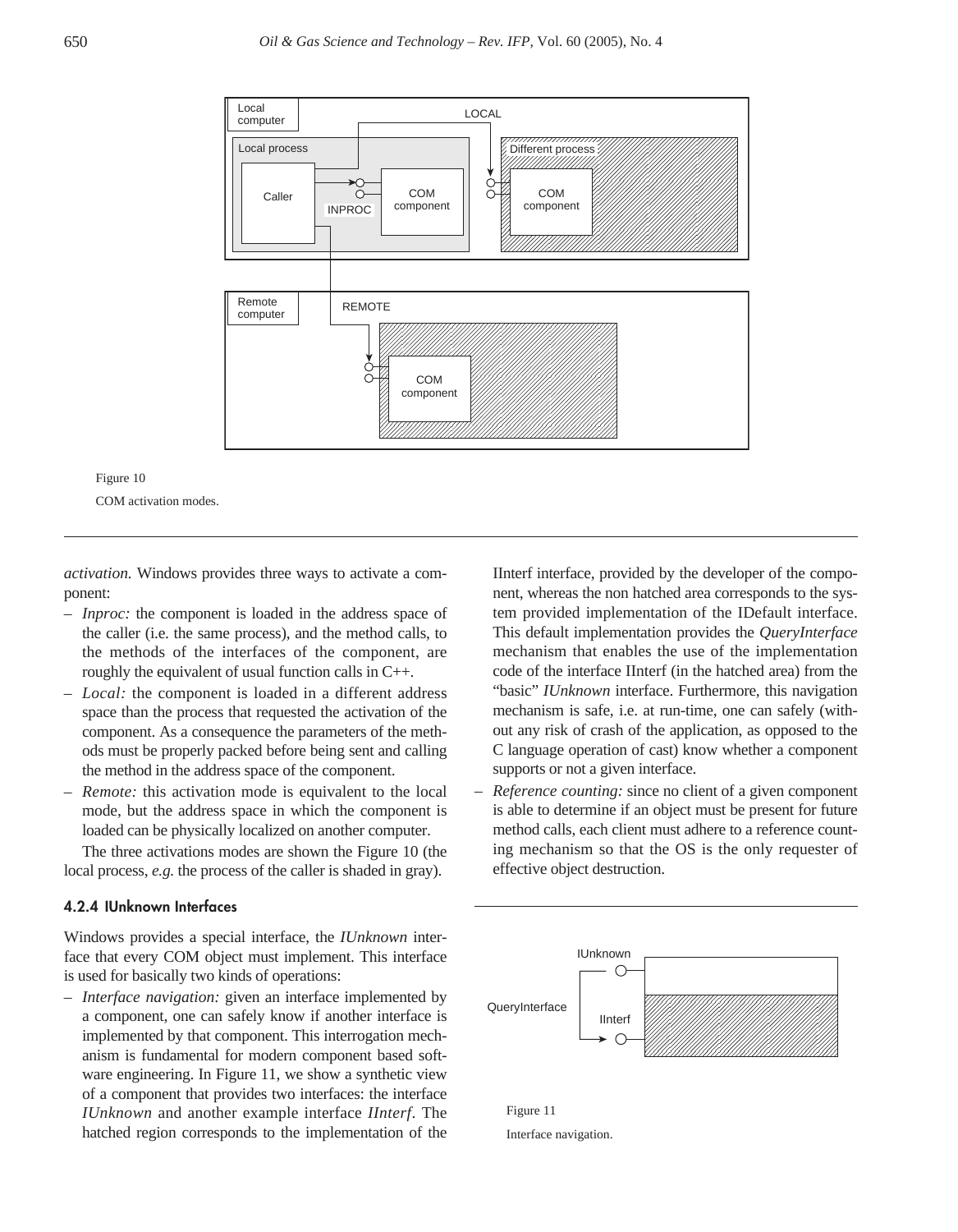# **4.2.5 IDispatch Interfaces**

One other special interface provided by Windows is the *IDispatch* interface which is aimed specifically at *Microsoft* applications interoperability by being natively used by the VB language. This interface provides a mechanism called late *binding,* which in a word enables "textual calls" to be performed on a object (*e.g* "call the method M on the object"), the OS being responsible for effectively calling the method on the object or rejecting the call if the object does not support the interface or if the method is not part of the interface.

This mechanism is the basis of VB/COM interoperability. Since VB is interfaced with practically every Microsoft application (Excel, Access, Word) the IDispatch interface is one of the key technologies for Windows system integration of third parties software applications.

## **4.2.6 Marshalling**

The standard behavior of this mechanism depends on the type of the parameter that have to be marshalled:

- The standard IDL types are handled naturally (standard RPC mechanism, the values are encoded before "being sent over the wire", Birrel and Nelson, 1984).
- UNICODE strings: the necessary memory allocations/ desallocations are performed by the OS.
- VARIANT: a VARIANT is a data structure that virtually encapsulates every IDL supported data type. The necessary memory allocations/desallocations are performed by the OS during the marshalling of such values.
- Interface pointers: interface pointers can be marshalled, thus enabling the remote use of an interface pointer from a remote computer (call back mechanisms).

#### **4.2.7 Operating System Related Considerations**

One important feature of COM is to be deeply integrated in Windows. This integration lies essentially in two areas: the use of OS resources and the fact that COM objects are handled by many Windows mechanisms, namely system administration and security.

COM mechanisms make extensive use of OS resources, namely:

- the system registry, used to perform the registration of COM objects;
- activation mechanisms;
- some global objects useful to use specific instances of COM objects (Running Object Table, Global Interface Table).

The integration of COM components as standard system objects enables one to apply security policies to these objects.

# **4.2.8 Conclusion**

The COM object model is only suited to the development of components under Windows, and is often opposed to CORBA as an object model for component based applications. While the close integration in Windows can be a serious advantage, mainly due to the sharing of system objects and to the fact that it requires no additional hazardous installation on the computers where it is used, it also has some disadvantages:

- COM is committed to Windows.
- COM is hard to administrate because of the inner complexity of OS related concepts.
- The life span of the COM technology is only dependent on *Microsoft's* willingness, because *Microsoft* is the only actor able to decide strategic choices concerning their component technology.

Before beginning the implementation of a component based application, the question of the choice of the correct component technology must be solved. The previous elements should be taken into account before proceeding to the final choice.

#### **4.2.9 An Industrial Solution: INDISS**

The INDISS simulation platform *(INDustrial Integrated Simulation Software)* is designed to provide all the necessary software tools that facilitate the implementation of applications in process engineering. One single core base will support various simulation environments that address different modelling and simulation needs thus avoiding duplication, additional engineering efforts and result discrepancies. Robustness and fidelity is achieved through the use of physical properties and reaction kinetics. INDISS is the result of an object-oriented development over ten years. The software is coded in C++ under Windows environment. The open nature of its architecture is visible in several functionalities:

- Development of unit operations is independent from INDISS software. They can be converted into dynamic libraries and then loaded by INDISS.
- INDISS proposes its internal thermodynamic package, and an external thermodynamic package is also available to provide thermodynamic calculations in specific conditions.
- INDISS provides a GUI builder. This tool is used to build a customer interface based on a standard simulator.

The use of technologies that allow modularity and evolutivity is an essential point for INDISS development. Communication with *Microsoft* tools and software engineering effort in component based development are central. As an example, CO interfaces are integrated on the first level of design of INDISS components.

INDISS takes advantage of being developed under *Microsoft* tools by providing several levels of Microsoft interfaces. This can be done by using first versions of *Microsoft* interoperability tools. INDISS is a server that presents OLE (Object Link Embedded) interfaces. These interfaces allow simulation monitoring and access in reading and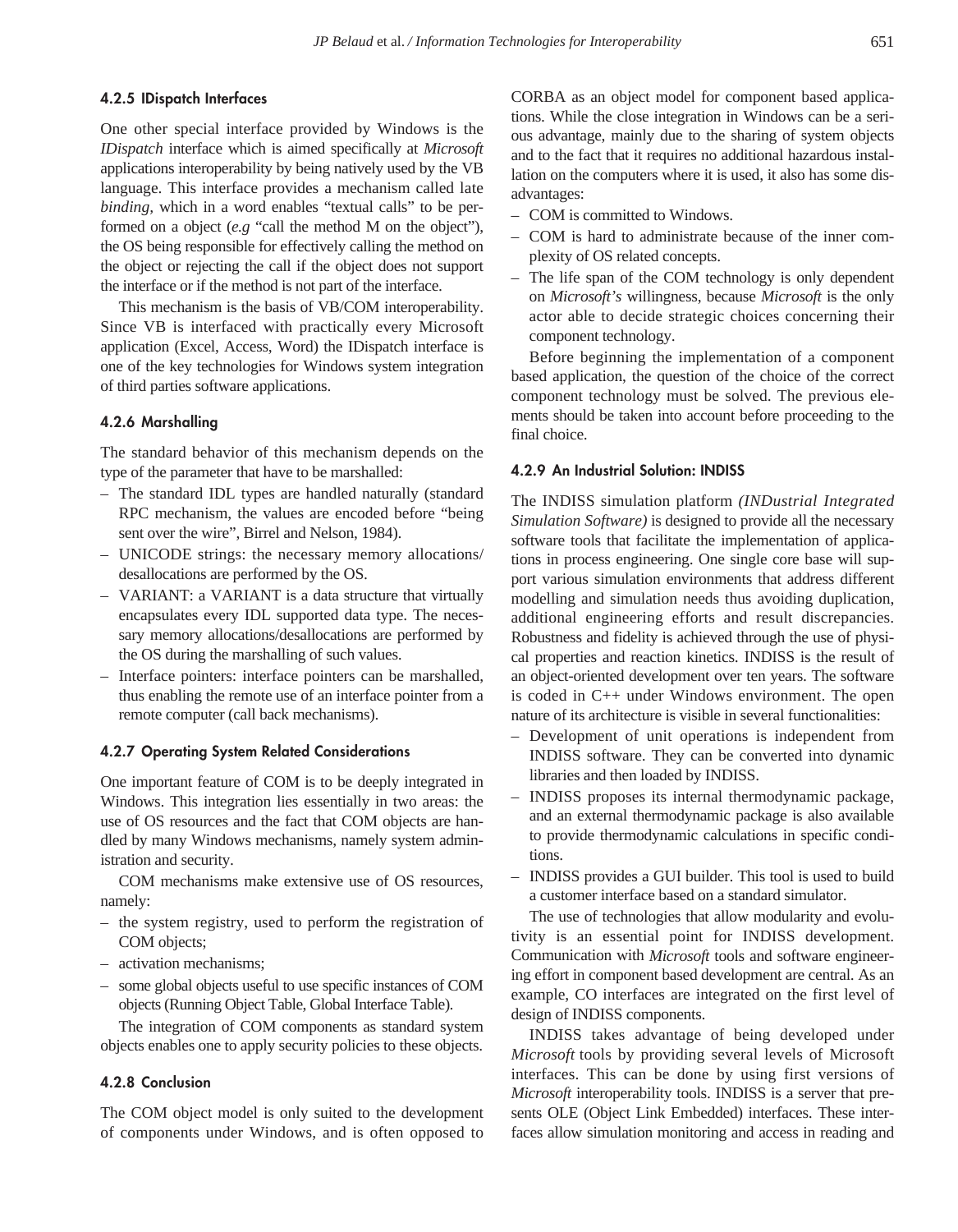writing mode to each variable of INDISS unit operations. It is useful to automate test sequences and provide automatic reports. This link is easy to establish under Excel or with Visual Basic.

As described in the presentation of INDISS, development of unit operations is independent from INDISS software to produced libraries. This kind of library can only be loaded inside INDISS because it uses proprietary structures for data interfaces that are linked with the INDISS executable. COM, as a middleware, adds one level of indirection between INDISS and the units. The interface is described in an IDL file that ensures the compatibility of client and server. The middleware allows also by default a link with a local or remote server. The interface is fully described in a text file. The ease with which one can describe the interaction between client and server is an important point in defining business standards, as detailed in the next paragraphs.

#### *INDISS and DCS connection*

INDISS is a tool to build process engineering simulators : it is often necessary to connect INDISS to third party software like databases or control simulators. The traditional way to connect INDISS to a control simulator for a Distributed Control Systems (DCS) is to develop a new piece of software. The proprietary API of the DCS provider is used to exchange values of control and process values.

To avoid such developments, OPC is an emerging software standard designed to provide automation applications with easy access to industrial plant floor data. OPC means initially OLE for Process Control. OLE has since been restructured and renamed to ActiveX and then COM. The goal of OPC is to define a standard interface based on COM technology that allows greater interoperability between automation and control applications; control devices; and business and office applications.



Figure 12 Components architecture.

#### *INDISS and CAPE-OPEN*

Based on CO requirements, INDISS is a component based multi layer client server architecture. As a result, INDISS is extremely flexible and facilitates the integration of third party components. The internal thermodynamic routines have been separated from the core platform and have been made available as standalone components. A third party can easily plug in its own thermodynamic or CO thermodynamic property packages without going through heavy engineering when coding is necessary *(Fig. 12)*.

This increased flexibility is of extreme importance as it primarily benefits the customer. At this present stage all the tests to integrate and operate unit operations in a dynamic mode are positive and promising and future developments will further emphasize component technology and the use of CO interfaces.

#### *Conclusion on INDISS*

The capability of INDISS to interact with other software was a basis requirement. The middleware development has increased this need by providing business components. INDISS now provides an OPC link. *RSI* has tested the CAPE-OPEN interface to include an external thermodynamic server inside INDISS and is developing the CAPE-OPEN interface for dynamic unit operations with other CAPE software providers. It is expected that in the next years, customers will be able to choose the software components that best match their need.

# **4.3 SOAP and XML-Based Middleware**

HTML-HTTP act as *loosely-coupled middleware technology* between the web client (browser) and the business logic layer (web server). HTTP can be viewed as a simplified RPC middleware. Around the year 2000, *Microsoft* and *IBM* proposed using the XML data format over the internet protocols: *HTTP—as transport layer—*and *XML—as encoding format —*now constitute the key underlying technologies for web services. Web services are discussed in Section 5.4.

Many companies perform remote function calls by transferring XML messages on HTTP without standardized technology such as the XML-RPC specification from UserLand (2004). XML-RPC is designed to be as simple as possible, while allowing complex data structures to be transmitted, processed and returned. A set of compatible XML-RPC implementations that cover all operating systems and programming languages for Perl, Python, Java, C/C++, PHP, .NET, etc., are available. For example, Meerkat (2000) extends its open API with XML-RPC, affording a XMLbased interface to its aggregated database.

However the technology resulting from XML-HTTP most in vogue is currently SOAP (Simple Object Access Protocol) from W3C. This promising protocol is for application interoperability (components and web services) and is not directly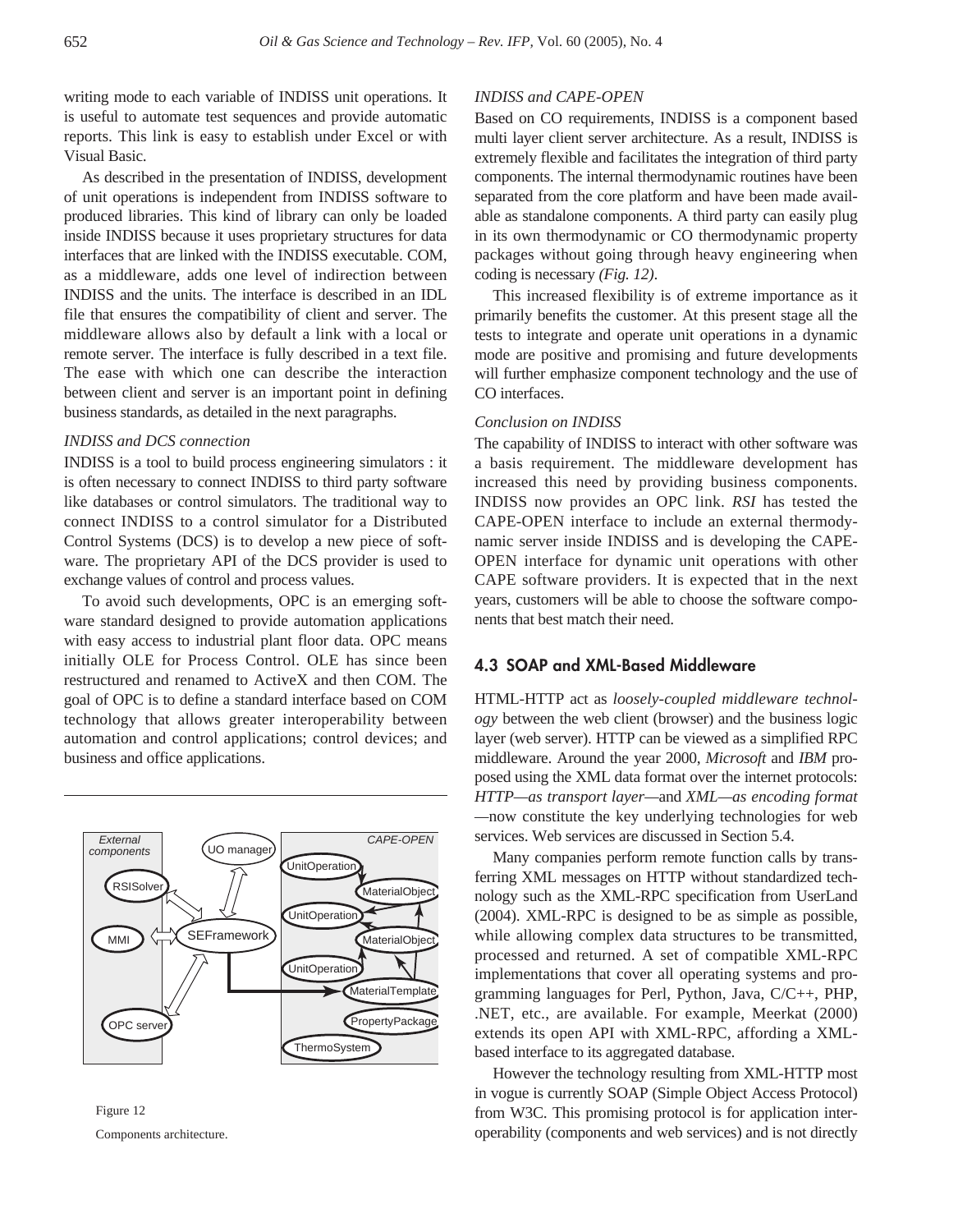```
<?xml version='1.0' encoding='UTF-8'?>
<SOAP-ENV:Envelope xmlns:SOAP-ENV="http://schemas.xmlsoap.org/soap/envelope/"
xmlns:xsi="http://www.w3.org/1999/XMLSchema-instance"
xmlns:xsd="http://www.w3.org/1999/XMLSchema">
   <SOAP-ENV:Body>
     <ns1:doGoogleSearch xmlns:ns1="urn:GoogleSearch"
          SOAP-ENV:encodingStyle="http://schemas.xmlsoap.org/soap/encoding/">
       <key xsi:type="xsd:string">00000000000000000000000000000000</key>
       <q xsi:type="xsd:string"> Oil & Gas Scie nce and Technology </q>
       <start xsi: type="xsd:int">0</start>
       <maxResults xsi: type="xsd:int">10</maxResults>
       <filter xsi:type="xsd:boolean">true</filter>
       <restrict xsi:type="xsd:string"></restrict>
       <safeSearch xsi: type="xsd:boolean">false</safeSearch>
       <lr xsi:type="xsd:string"></lr>
       <ie xsi:type="xsd:string">latin1</ie>
       <oe xsi:type="xsd:string">latin1</oe>
     </ns1:doGoogleSearch>
   </SOAP-ENV:Body>
</SOAP-ENV:Envelope>
…
```


**…**

related to an object-oriented view as its name could lead one to believe. SOAP (currently in version 1.2) was delivered in June 2003, as a *lightweight protocol for exchange of information in a decentralized and distributed environment.* It is an XML based protocol that consists in three parts: an envelope that defines a framework for describing what is in a message and how to process it, a set of encoding rules for expressing instances of application-defined datatypes, and a convention for representing remote procedure calls and responses. SOAP can handle both the synchronous request/response pattern of RPC architectures and the asynchronous messages of messaging architectures. Figure 13 presents a SOAP request message in a synchronous manner from Google Web APIs beta (2004). A SOAP request is sent as a HTTP POST. The XML content consists in three main parts (Glass, 2001):

- the *envelope* defines the namespaces used;
- the *header* is an optional element for handling supplementary information such as authentification, transactions, etc.;
- the *body* performs the RPC call, detailing the method name, its arguments and service target. In the example doGoogleSearch is the method name and *key, q, start, maxResults,* etc. are the arguments.

# **Conclusion**

Whereas CORBA, RMI, (D)COM and .NET Remoting try to adapt to the web, SOAP middleware ensures a native connectivity with it since it builds on HTTP, SMTP and FTP and exploits the XML web-friendly data format. Reasons noted for the success of SOAP are its native web architecture compliancy, its modular design, its "simplicity", its text-based model (in contrast to binary and not self-describing CORBA, RMI, (D)COM, .NET protocols), its error handling mechanism, its suitability for being the common message handling layer of web services, its standardization process and its support from major software editors.

# **5 PACKAGING TECHNOLOGY**

Middleware components run within a controlled runtime environment provided by the server editor. This packaging technology deals with the creation, management and destruction of the business component. With this technology the component developer no longer needs to write "technical" code that handles transactional behavior, security, database connection pooling, etc. because the architecture delegates this task to the server supplier. These techniques are now widely used in network solutions and this section describes the different technologies.

#### **5.1 EJB, Java Community Technology**

#### **5.1.1 Enterprise JavaBeans**

*Enterprise JavaBean (EJB)* proposes a high-level approach for building distributed systems. It allows application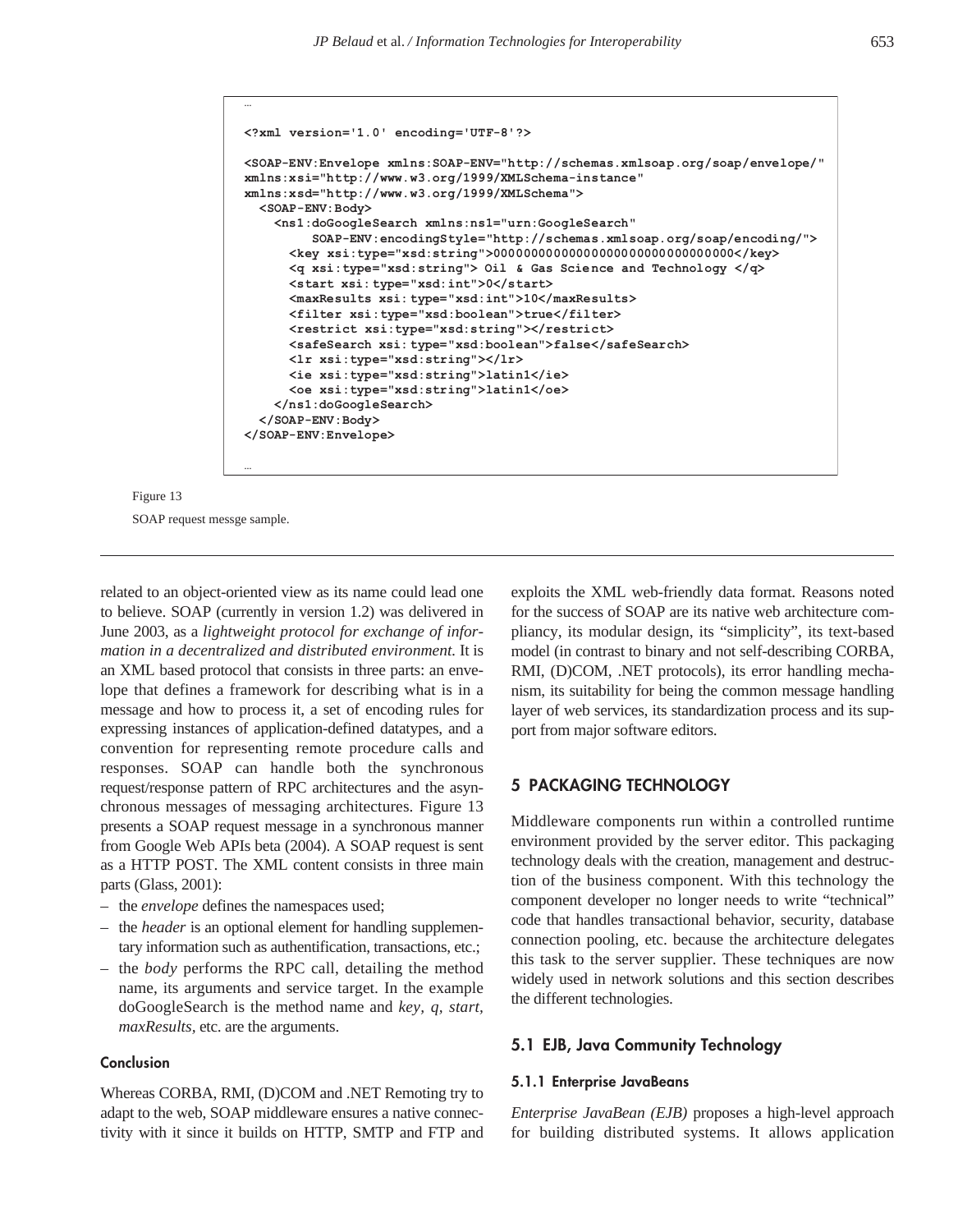developers to concentrate on programming only the *business logic,* while removing the need to write all the common code required for any multi-tier application development scenario. For example, the EJB developer no longer needs to write code that handles transactional behavior, security, connection pooling or threading.

In essence, EJB is a *server component model* for Java and is a specification for creating server-side, scalable, transactional, multi-user, and secure enterprise-level applications. EJB can be deployed on top of existing transaction processing systems including traditional transaction processing monitors, web servers, database servers, application servers.

# **5.1.2 EJB Architecture**

EJB are based on three key concepts:

- *– Framework:* a business component resides in a container that provides a technical contract (naming, security, transaction, persistence, pooling, destruction, etc.). The EJB should sign a contract with the container (implements an interface) to take advantage of the container contract *(Fig. 14).*
- *– Proxy:* a client never accesses instances of the enterprise bean's classes directly. It uses the enterprise bean's remote interface. Remote call to the EJB services should be encoded on the client side and decoded on the server side. This is realized through *stub* and *skeleton* proxies.
- *Factory:* an enterprise bean's instance cannot be created and removed directly. These functions are devoted to a factory called home interface.

## **5.1.3 Types of Enterprise Bean**

Three types of enterprise bean are available, each corresponding to a particular business logic.

- *– Stateless and stateful session beans:* conversational beans. They cannot persist and are not shared between clients.
- *Entity beans:* represents legacy data. They persist in a data store and can be shared by different clients.





*– Message-driven beans:* they can send and receive messages asynchronously. Clients do not access to a messagedriven bean.

#### **5.1.4 Benefits of Using EJB**

In multi-tier architecture, it does not matter where the business logic is. With EJB, business logic can reside on any server, while adding additional tiers if necessary. The EJB's containing the business logic are platform-independent and can be moved to a different, more scalable platform if necessary. An EJB can move from one platform to the other without "any" change in the business-logic code. A major highlight of the EJB specification is the support for ready-made components. This enables one to "plug and work" with *offthe-shelf* EJB's without having to develop or test them or to have any knowledge of their inner workings.

## **5.1.5 EJB Communication**

RMI is used as communication protocol for EJB clients. However, EJB may provide CORBA/IIOP protocol for a robust transport mechanism and pure CORBA clients can access EJB as EJB clients. Currently, a highlight of OMG's CORBAServices is the wide range of features they provide to an enterprise application developer. In the future, rather than trying to rewrite these services, EJB server vendors may simply wrap them with a simplified API, so EJB developers can use them without being CORBA experts.

A complete description of EJB technology can be found in Gopalan (2004).

## **5.1.6 Java 2 Platform, Enterprise Edition (J2EE)**

The Java 2 Platform, Enterprise Edition (J2EE) is a set of coordinated specifications and practices that together enable solutions for developing, deploying, and managing multi-tier server-centric applications. Building on the Java 2 Platform, Standard Edition (J2SE) the J2EE platform adds the capabilities necessary to provide a complete, stable, secure, and fast Java platform to the enterprise level. It significantly reduces the cost and complexity of developing and deploying multitier solutions.

Enterprise Java Beans are part of the J2EE platform but the platform provides also many other key technologies, for example complete web services support.

# **5.2 .NET, Microsoft Technology**

The *Microsoft* response to J2EE is called .NET, and provides a set of standard components, languages, etc., aimed at the development of business applications. The different elements are:

– The CLR (Common Language Run-time) is the mechanism that allows every compliant language to interoperate closely (objects defined in one language can be used in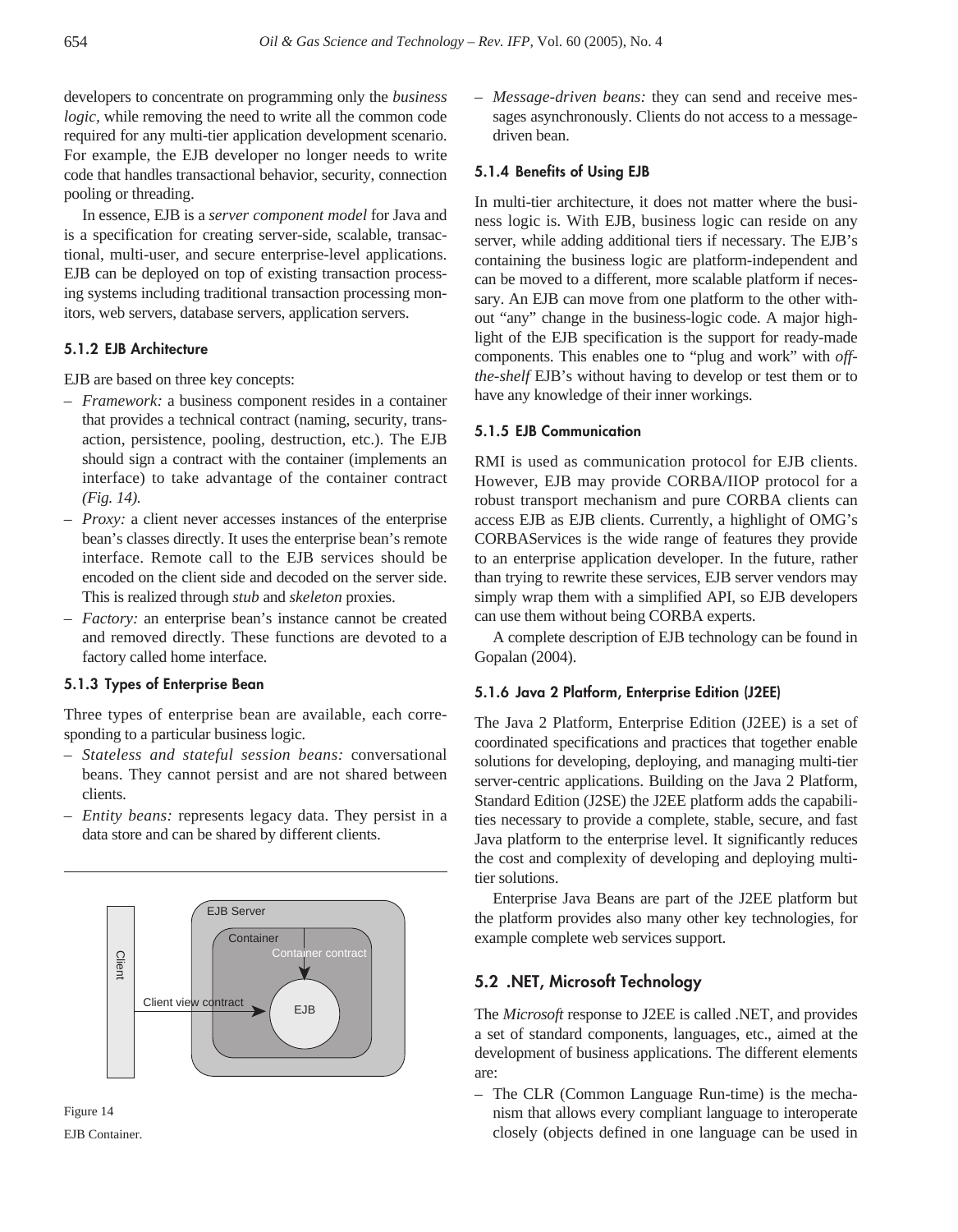another one). Languages such as C#, VB.NET, can be compiled "on the fly" into *Intermediate Language* (IL): the resulting code is called managed code because the IL provides services and concepts that help the execution of such code (for instance, garbage collecting to prevent memory leaks, sandboxing to prevent malicious code being executed, etc.). On the other hand, CLR also enables the execution of *unmanaged code,* letting the global security policy of the virtual machine decide if it can be allowed. The CLR is the equivalent of *Java virtual machine,* the IL of the *Java byte code.*

- .NET common classes are a set of common classes that are provided by the framework and that ease the enterprise application development. These classes are dedicated to management of files and should act as a replacement for *Microsoft* foundation classes.
- ASP .NET provides classes used during Active Server Pages (ASP) creation, enabling the execution of C# code within HTML pages.
- WinForms is the technology used to create graphical applications.
- .NET remoting is the .NET middleware technology that handles the deployment of distributed applications in NET (Browning, 2002). Holloway (2002) compares it to web services.

The .NET and J2EE architectures are very similar, each having its advantages, and its respective defaults. The key technology is the programming language, *i.e.* C# for Microsoft .NET and Java for EJB. These object oriented languages are similar in scope (simplified OO languages), run on virtual machines and thus are naturally portable on different architectures (Windows CE, XP for .NET, all Unix flavors for Java). As a starting point, Farley (2000) proposes a comparison of J2EE and .NET and TMC (2002) has revisited the "famous" pet store benchmark that compares the SUN *J2EE Pet Store* and the Microsoft *.NET Pet Shop*.

# **5.3 CCM, OMG Technology**

CORBA Component Model (CCM) is a specification that focuses on the strength of CORBA as a server-side object model. It concentrates on issues that must be addressed to provide a complete server side middleware component model. *It can be described as a cross-platform, crosslanguage superset of EJB.* The CCM gives developers the ability to quickly build web-enabled enterprise scale applications while leveraging the industrial strength of CORBA. Tight integration with EJB leverages CORBA's *crossplatform* and *multiple-language* capabilities.

The CCM is part of the CORBA 3.0 specification. It extends the CORBA object model by defining features and services in a standard environment that enable application developers to implement, manage, configure and deploy components that integrate with commonly used CORBA services. These server-side services include transactions, security, persistence and events. An open source implementation of a CCM platform, OpenCCM, is developed by the ObjectWeb consortium (2004).

# **5.4 Web Services, W3C Technology**

Web technologies are more and more used for application-toapplication communication as explained in previous sections. At first, software suppliers and IT experts promised this interconnected world thanks to the technology of web services. Web services propose a new paradigm for distributed computing (Bloomberg, 2001) and are one of today's most advanced application integration solutions (Linthicum, 2003). They help business applications to contact a service broker, to find and to integrate the service from the selected service provider.

However, even if the idea of web services has generated too many promises, web services should be viewed for now *as a part* of a global enterprise software solution and not as a global technical solution. In a project, web services can be used within a general architecture relying on Java EJB or on Microsoft's .NET framework. Newcomer (2002) gives keys for selecting between J2EE and .NET with respect to web services support.

Many projects already utilize web services, sometimes with non standard technologies, particularly for non critical intranet applications. Even if web services lack advanced functionalities, many advantages like lower integration costs, the re-use of legacy applications, the associated standardisation processes and web connectivity can plead in favor of this new concept for software interoperability and integration (Manes, 2003).

# **5.4.1 Definition**

A web service is a standardised concept of function invocation relying on web protocols, independent of any technological platform (operating system, application server, programming language, data base and component model). BearingPoint *et al.* (2003) focus on the evolution from software components to web services and write: "a web service is an autonomous and modular application component, whose interfaces can be published, sought and called through Internet open standards". We see the introduction of web services as a *move from component architectures towards Internet awareness,* this context implying the use of associated technologies *i.e.* HTTP and XML, and an e-business economic model. Current component technology based on EJB, .NET and CCM being not fully suitable, web services provide a new component approach for providing functionality anywhere, anytime and to any device.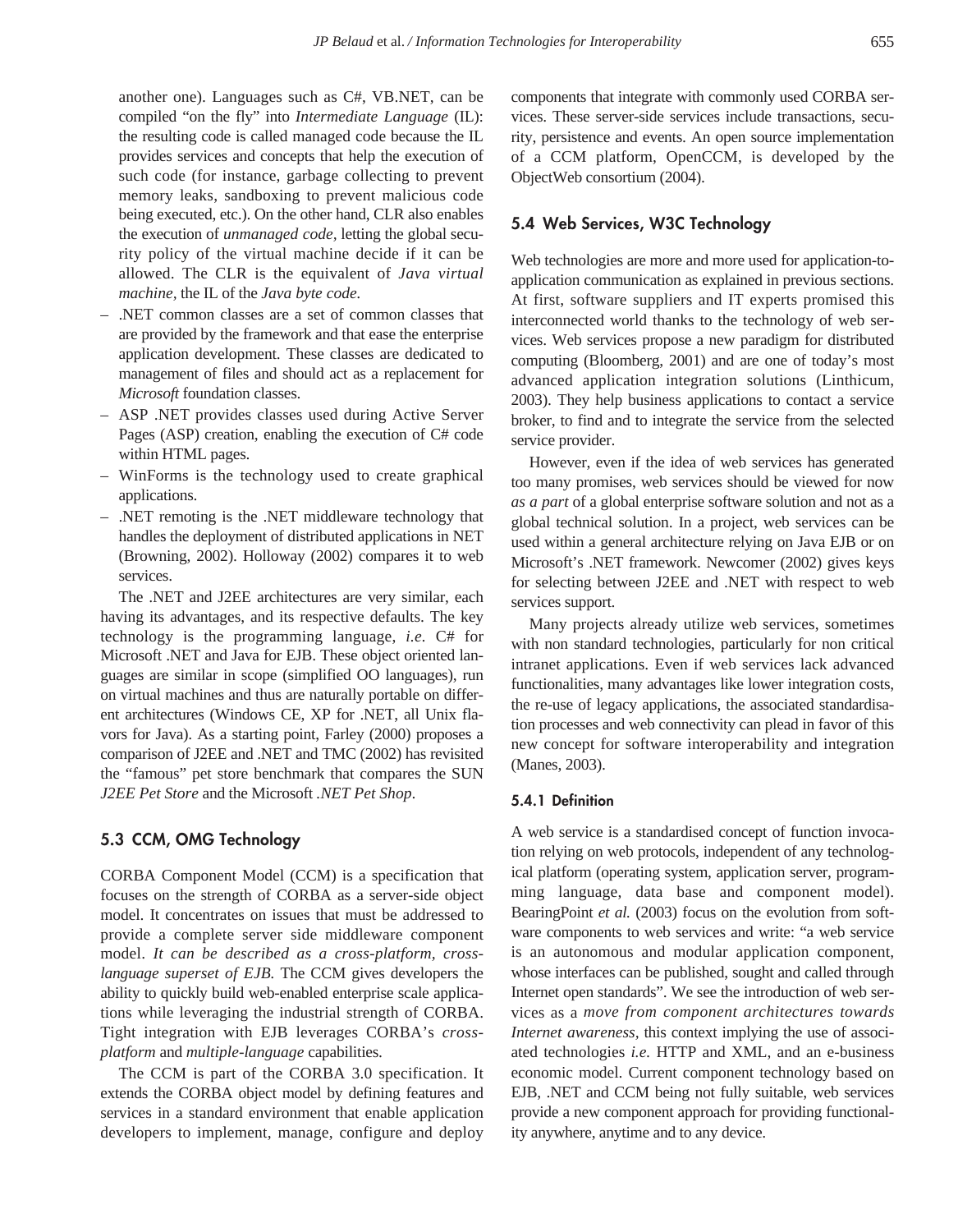

Key principles of web services.

## **5.4.2 Key Principles**

*IBM* and *Microsofts*' initial view of web services, first published in 2000, identified three kinds of roles *(Fig. 15)*:

- a service provider publishes the availability of its services and responds to requests to use its services;
- a service broker registers and categorizes published service providers and offers search capabilities;
- a service requester uses service brokers to find a needed service and then employs that service.

These three roles make use of proposed standard technologies: UDDI (Universal Description Discovery Integration) from the OASIS consortium, WSDL (Web Services Description Language) and SOAP (Simple Object Access Protocol) from the W3C. UDDI acts as a directory of available services and service providers; WSDL is a XML vocabulary to describe service interfaces (similar to IDL function).

Further domain specific technologies related to web services are being developed, *e.g.* the following ones proposed by the OASIS consortium, a consortium of companies interested in the development of e-business standards:

- ebXML is a global framework for e-business data exchange;
- BPEL (formerly BPEL4WS) is a proposed standard for the management and execution of business processes based on web services;
- SAML aims at exchanging authentication and authorization information;
- WS-Reliable Messaging is for ensuring reliable message delivery for web services;
- WS-Security aims at forming the necessary technical foundation for higher-level security services.

Additionally standards from RosettaNet and BPML (Business Process Markup Language) from BPMI deal with the management of business processes.

Simply stated, the interface of a web service is documented in a file written in WSDL and the data transmission is carried out through HTTP with SOAP. SOAP can also be used to query UDDI for services. The functions defined within the interface can be implemented with any programming language and be deployed on any platform. In fact, any function can become a web service if it can handle XML-based calls. The interoperability of web services is "similar" to distributed architectures based on OO middleware such as CORBA, RMI or (D)COM but web services offer a *loose coupling*, a non intrusive link between the provider and the requester, due to the loosely-coupled SOAP middleware. Bloomberg (2001) compares these different architectures.

Oellermann (2002) discusses the creation of enterprise web services with real business value. Basically he reminds us that a web service must provide the user with a service and needs to offer a business value. The technically faultless but closed .NET "my services" project from *Microsoft* demonstrates that is always challenging to convince final users. With Google web APIs beta (2004), software developers can query the Google search engine using the web services technology (search, cache and spelling services). Figure 16 shows the search service part from WSDL description and Figure 17 illustrates the C# source code of service requester application written for Microsoft .NET platform. In this example, there is no interaction with a UDDI server.

With so many advantages for integration and interoperability one could expect a massive adoption by software solutions architects. However the deployment of web services still remains limited. In addition to technical issues, three main reasons can be noted:

- Web services are associated to SOAP, WSDL and UDDI. The UDDI directory of web services launched in 2000 by *IBM, Microsoft, Ariba, HP, Oracle, BEA* and *SAP*, was operational at the end of 2001 with three functions (white, yellow and green pages). However due to technical and commercial reasons this worldwide repository that meets an initial need (to allow occasional, interactive and direct interoperability) founded on the euphoria of e-business years does not match the requirements of enterprise systems. Entrusted to OASIS in 2002, UDDI version 3 proposes improvements in particular for intranet applications.
- The simplicity and interoperability claimed by web services are not so obvious. Different versions of SOAP and incompatibilities of editors' implementations are source of difficulties, to such a degree that editors created the WS-I consortium to check implementations of standards of web services across platforms, applications, and programming languages.
- The concept was initially supported by a small group of editors (with *Microsoft* and *IBM* leading); now the "standards battle" (*BEA, IBM* and Microsoft from one side and *Iona, Oracle* and *Sun* from the other side) and the multiplication of proposed standards are weakening the message of web services (Koch, 2003).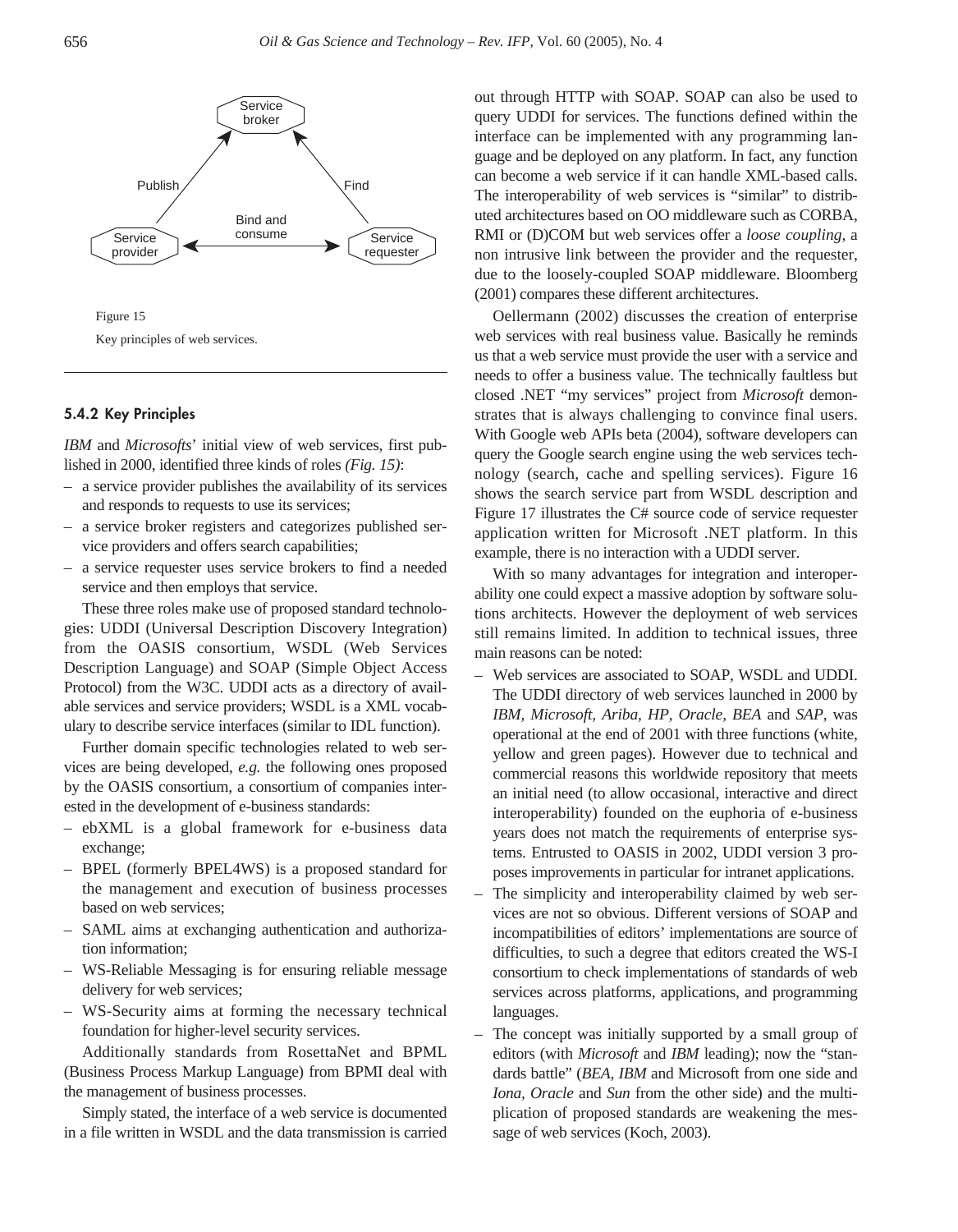```
<message name="doGoogleSearch">
   <part name="key"
                                type="xsd:string"/>
   <part name="q"
                                type="xsd:string"/>
   <part name="start"
                               type="xsd:int"/>
   <part name="maxResults"
                               type="xsd:int"/>
   <part name="filter"
                               type="xsd:boolean"/>
   <part name="restrict"
                                type="xsd:string"/>
   <part name="safeSearch"
                                type="xsd:boolean"/>
                                type="xsd:string"/>
   <part name="lr"
   <part name="ie"
                                type="xsd:string"/>
   <part name="oe"
                                type="xsd:string"/>
\alpha/message>
<message name="doGoogleSearchResponse">
   <part name="return" type="typens:GoogleSearchResult"/>
\alpha/message>
...
```


```
/// <summary>
/// Search button: do a search, display number of results
// / </summary>
private void searchButton Click(object sender, System.EventArgs
e)\{// Create a Google Search object
       Google.GoogleSearchService s = new
Google.GoogleSearchService();
       try {
              // Invoke the search method
             Google.GoogleSearchResult r =s.doGoogleSearch(keyBox.Text, searchBox.Text, 0, 1, false, "",
false, "", "", "");
              // Extract the estimated number of results for the
search and display it
             int estResults = r. estimatedTotalResultsCount;
             searchResultLabel.Text =
Convert.ToString(estResults);
       \}catch (System.Web.Services.Protocols.SoapException ex)
       \{MessageBox.Show(ex.Message);
       \mathcal{E}\mathcal{F}
```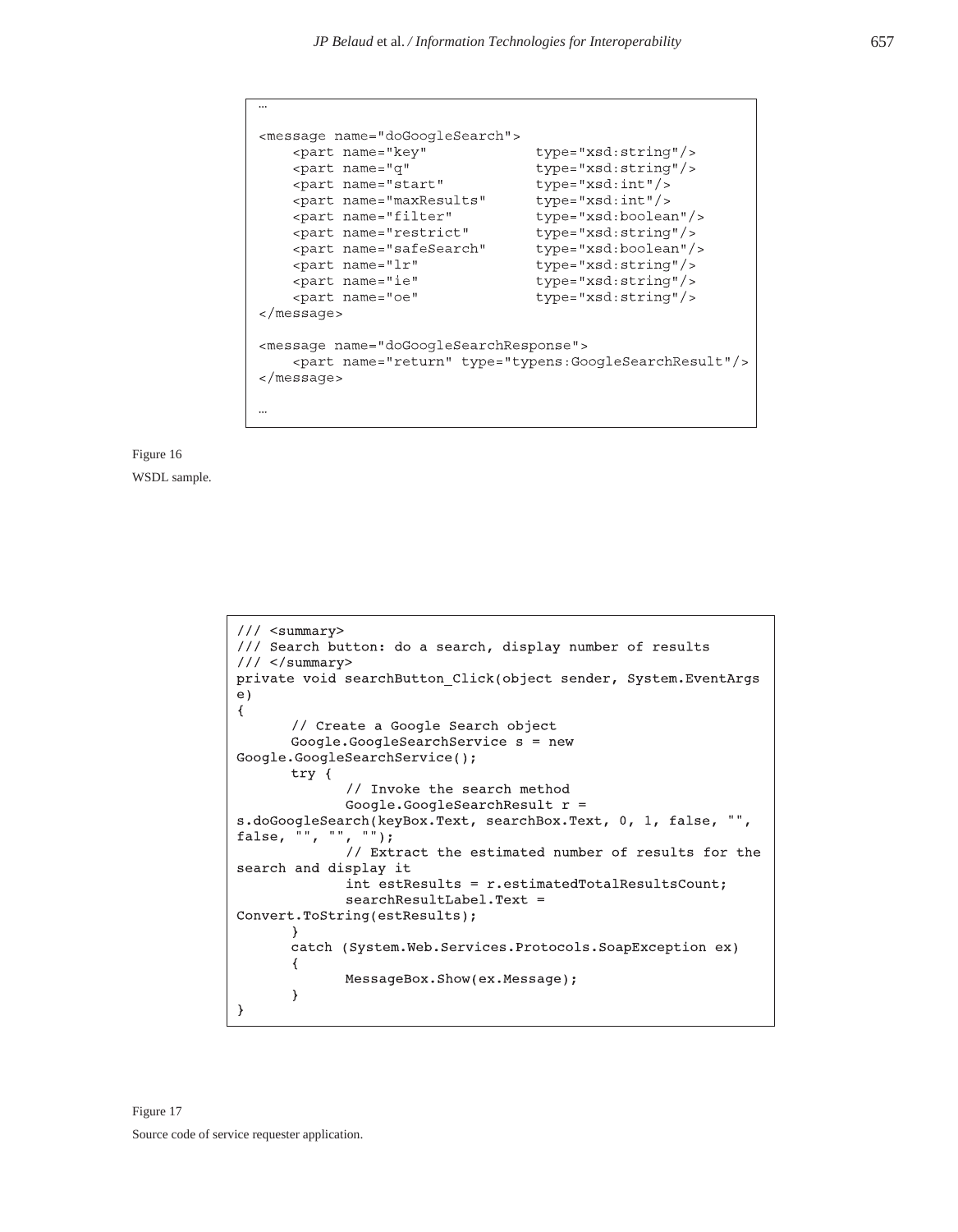# **5.4.3 SOA**

In order to better integrate the concept of web services in enterprise systems, IT editors now propose the *Service Oriented Architecture* (SOA) approach (Sprott and Wilkes, 2004). Beyond the marketing hype, a consensus is established on the concept of service as *an autonomous process which communicates by message within an architecture that identifies applications as services.* This design is based on coarse-grained, loosely coupled services interconnected by asynchronous or synchronous communication and XML-based standards.

The definition and elements of SOA are not yet well established. Sessions (2003) wonders whether a SOA is:

- a collection of components over the Internet;
- the next release of CORBA or;
- an architecture for publishing and finding services.

Finally he suggests that a SOA is "an architecture that defines how autonomous systems interoperate with particular focus on asynchronous communications, heterogeneous transport channels, proof of identity, error management and workflow coordination".

A SOA is jusy an evolution of web distributed component based architectures to make applications integration easier, faster, cheaper and more flexible, improving return on investment. In fact the main innovations are in the massive adoption of web services (even if a SOA does not imply the use of a web services model and *vice versa*) by the industry and in the use of the XML language to describe services, processes, security and exchanges of messages, etc.This promises more future-proof IT projects than in the past.

Despite limitations of web services in fields such as early standards, security, orchestration, transactions, reliability, performance, and the ethic and economic model, the technology now appears to be complementary to solutions based on a classic middleware bus, as well as to EAI/ERP solutions. Its loose coupling brings increased flexibility and facilitates the re-use of legacy systems. Moreover web services can be used as low-cost connectors between distinct technological platforms such as COM, .NET and EJB. The next release of Microsoft's Windows operating system will include Indigo, a new interoperability technology based on web services, to unify Microsoft's proprietary communication mode. S. Abitboul, research director at INRIA, estimates that web services will represent, in the long run, the natural protocol for accessing information systems. Thus it seems that we are only at the start of web services and SOA.

#### **6 BRIDGING TECHNOLOGY**

Above we dealt with interoperability features within a particular inner technology. Bridging technology allows one to extend the aptitude of a system to interoperate between outer technologies. Two bridges are illustrated, given that SOAP and web services, as noted previously, may play the role of connector.

# **6.1 COM and JAVA**

The use of COM components from the Java platform is not natural. Components of CORBA middleware can interact without considering the source code language. This is not obvious with COM and Java. Microsoft has proposed such functionalities in its implementation of Java with JactiveX tool, but this technology is abandoned because Microsoft Java implementation was not compliant with the language specification. One objective of the *COGents* project (Braunschweig *et al.,* 2002), is to perform interactions between a multi-agent platform developed in Java and an INDISS modeling platform using JACOB components. JACOB is a Java-COM Bridge that allows COM Automation components to be called from Java. It uses Java Native Interface to make native calls into the COM and Win32 libraries. JACOB handles also COM events from a COM server to the Java client. Agents written in JAVA can send COM requests to the INDISS COM server. JACOB provides JAVA objects like "VARIANT" to be able to express COM calls. The JNI code of JACOB interacts with the COM server interface pointers to forward the call with COM parameters at the JNI level. This tool shows that the link between JAVA and COM exists, but it was not fully developed and tested because the code had to be corrected on switching from the JAVA virtual machine 1.3 to 1.4.

# **6.2 EJB and .NET**

With the growing popularity of .NET and the wide use of EJB, many actors of the middleware software development have tried to bridge the gap between these two technologies. Among the different solutions available we can mention Janeva from Borland, IIOP.NET from ELCA Informatique (2004), Remoting.CORBA (2004) and DotNetJ from ObjectWeb (2004). Peltzer (2003) examines the technical issues arising from integrating J2EE and .NET and offers practical solutions. Bonneau and Newcomer (2003) discuss SOAP and web services' promise to provide the best solution for bridging .NET and J2EE-based applications.

Basically, the different solutions provide tools to generate code from IDL and an IIOP engine used at run-time. They also provide native data type conversions between .NET built-in classes and J2EE classes or Java classes and viceversa. A clear description of Janeva can be found in Natarajan (2003).

# **CONCLUSION**

Enterprises are characterized by an organization networked through their information system in which all the elements have to interact. This results in an increasing dependence with regard to information technologies for interoperability. Corresponding multi-tier architecture information systems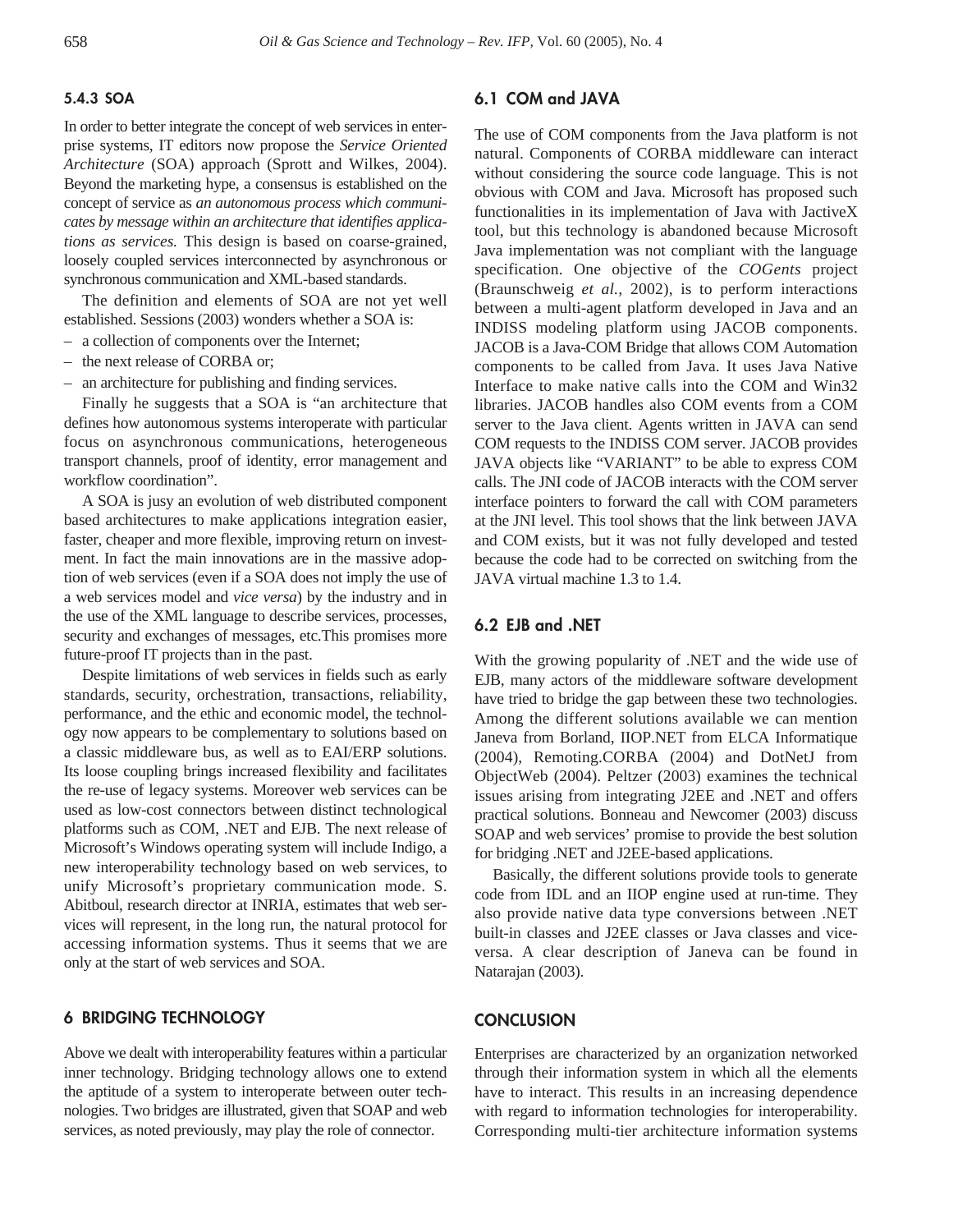are today built over advanced EJB or .NET component frameworks, themselves relying on middleware technologies such as CORBA, RMI and (D)COM. Initially EJB technology is multi-system and mono-language (Java) while .NET technology is mono-system (Windows) and multi-language. CCM aims at proposing a multi-system and multi-language technology. Solutions exist to "unlock" EJB and .NET. For example Common Language Infrastructure (CLI) and C# programming language from .NET are now standardized by Ecma and ISO. Implementations on *e.g.* Linux are available.

In addition, web services and SOAP can give many benefits. Andrews (2004) predicts dramatic changes in the web services market for 2006, and announces a new class of business applications called "service-oriented business applications". The merging of web standards, IT and object/component technologies to form SOA and web services is announced as the next stage of evolution for e-business knowing that grid and autonomic computing should add their contributions too. There is no doubt that the scientific field will derive many benefits from this trend. The engineer already benefits from information technologies for interoperability, especially with XML, COM and CORBA using domain standards from POSC, OPC Foundation, CO-LaN, and domain applications such as OpenSpirit, INDISS. As illustrated by Sama *et al.* (2003) and Westhaus (2004) for the process engineering field, one can foresee many applications of SOA and web services in oil and gas sciences.

#### **REFERENCES**

Andrews, W. (2004) *Predicts 2004*, Gartner's Predictions. http://www3.gartner.com/research/spotlight/asset\_55117\_895.jsp

Arrieux, Y. (2003) *Éditeurs et constructeurs veulent accélérer l'adoption des services web, dossier 01net : Electronic Business Days 2003 : l'entreprise interconnectée passée en revue*, January. http://www.01net.com/article/200210.html

BearingPoint, SAP and Sun Microsystems (2003) *Livre blanc*, *Les services web, Pourquoi* ?

http://www.bearingpoint.fr/content/library/138\_731.htm

Belaud, J.P. (2001) Introduction to the CAPE-OPEN standard and its related technology, *CAPE-OPEN Update Journal*, October, 1. www.colan.org

Belaud, J.P. and Pons, M. (2002) Open software architecture for process simulation. *Computer-Aided Chemical Engineering,* 10, May 2002, Elsevier, 847-852, ISBN: 0-444-51109-1.

Bloomberg, J. (2001) *Web services: A New Paradigm for Distributed Computing, The Rational Edge*, September. http://www-106.ibm.com/developerworks/rational/library/ content/RationalEdge/archives/sep01.html

Birrel, A.D. and Nelson, B.J. (1984) Implementing Remote Procedure Calls. *ACM, Trans. on Computers Systems*, **2**, February, 39-59.

Boehm B. (2000) Spiral Development: Experience, Principles, and Refinements. *Spiral Development Workshop*, Ed. Wilfred J. Hansen, February. www.sei.cmu.edu/cbs/spiral2000/SR08.pdf

Bonneau R. and Newcomer E. (2003) Integrate .NET and J2EE with web services. *Windows Server System Magazine*, **3**, 2. http://www.ftponline.com/wss/2003\_02/magazine/features/rbonn eau/default.aspx

Booch, G., Rumbaugh, J. and Jacobson, I. (1998) *Unified Modeling Language User Guide*, Addison Wesley, ISBN: 0-201- 57168-4.

Box, D. (1998) *Essential COM*, Addison Wesly.

Braunschweig, B.L., Fraga, E.S., Guessoum Z., Paen, D., Piñol D. and Yang, A. (2002) COGents: a new IST-funded project on CAPE-OPEN software agents. *CAPE-OPEN Update Journal,* 4, 17-21, November. www.colan.org

Brown, A.W. (1996) *Component-Based Software Engineering: Selected Papers from the Software Engineering Institute*, Wiley-IEEE Computer Society Press.

Browning, D. (2002) Integrate NET Remoting into the Enterprise. *Windows Server System Magazine*, 2 ,10. http://www.ftponline.com/wss/2002\_11/magazine/features/dbrow ning/default.aspx

Chan, R. (2003) Adopting RUP in a COTS implementation project. *The Rational Edge*, May.

Eddon, G. and Eddon, H. (1998) *Inside Distributed COM*, Microsoft Press.

ELCA Informatique (2004) http://iiop-net.sourceforge.net/

Farley, J. (2000) *Microsoft .NET vs. J2EE: How Do They Stack Up?*January. http://java.oreilly.com/news/farley\_0800.html

Fay, S. (2003) Standards and reuse. *The Rational Edge*, May. http://www-106.ibm.com/developerworks/rational/library/2277.html

Glass, G. (2001) *How SOAP Works.* The Web Services (R)evolution, Part 3*.* 

http://www-106.ibm.com/developerworks/xml/library/ws-peer3/

Google Web APIs Beta (2004) http://www.google.fr/apis/index.html

Gopalan, S.R. (2004) http://my.execpc.com/~gopalan/

Hofmeister, C., Nord, R. and Soni, D. (2000) *Applied Software Architecture*, Addison-Wesley Longman, Reading, MA.

Holloway R. (2002) Compare .NET Remoting to web services, *Visual Studio magazine, Web services in the Enterprise*, **12,** 11. http://www.ftponline.com/vsm/2002\_09\_14th/online/holloway/de fault\_pf.aspx

IBM developerWorks (2004) *Web Services Category*. http://www-136.ibm.com/developerworks/webservices/

IBM Glossary (2004) *Glossary of Computing Terms*. http://www-306.ibm.com/ibm/terminology/goc/gocmain.htm

Koch, C. (2003) The Battle for web services. *CIO Magazine*, October. http://www.cio.com/archive/100103/standards.html

Linthicum, D.S. (2003) *Next Generation Application Integration - From Simple Information to Web Services*, September, Addison Wesley, ISBN: 0-201-84456-7.

Manes, A.T. (2003) *Web Services A Manager's Guide*, September, Addison Wesley, ISBN: 0-321-18577-3.

Meerkat (2000) O'Reilly Network's Open Wire Service. http://www.oreillynet.com/pub/a/rss/2000/11/14/meerkat\_xmlrpc. html

Natarajan, V. (2004) .NET and J2EE integration. *Technical Talk*, January. http://www.theserverside.net/talks/index.aspx

Newcomer, E. (2002) Decide between J2EE and .NET web services. *Windows Server System Magazine*, **2**, 9. http://www.ftponline.com/wss/2002\_10/magazine/columns/

webservices/

ObjectWeb Consortium (2004) www.objectweb.org

Oellermann, W. (2002) Create web services with business value. .*NET Magazine*, **2**, 10.

http://www.ftponline.com/wss/2002\_11/magazine/features/ wollermann/default.aspx